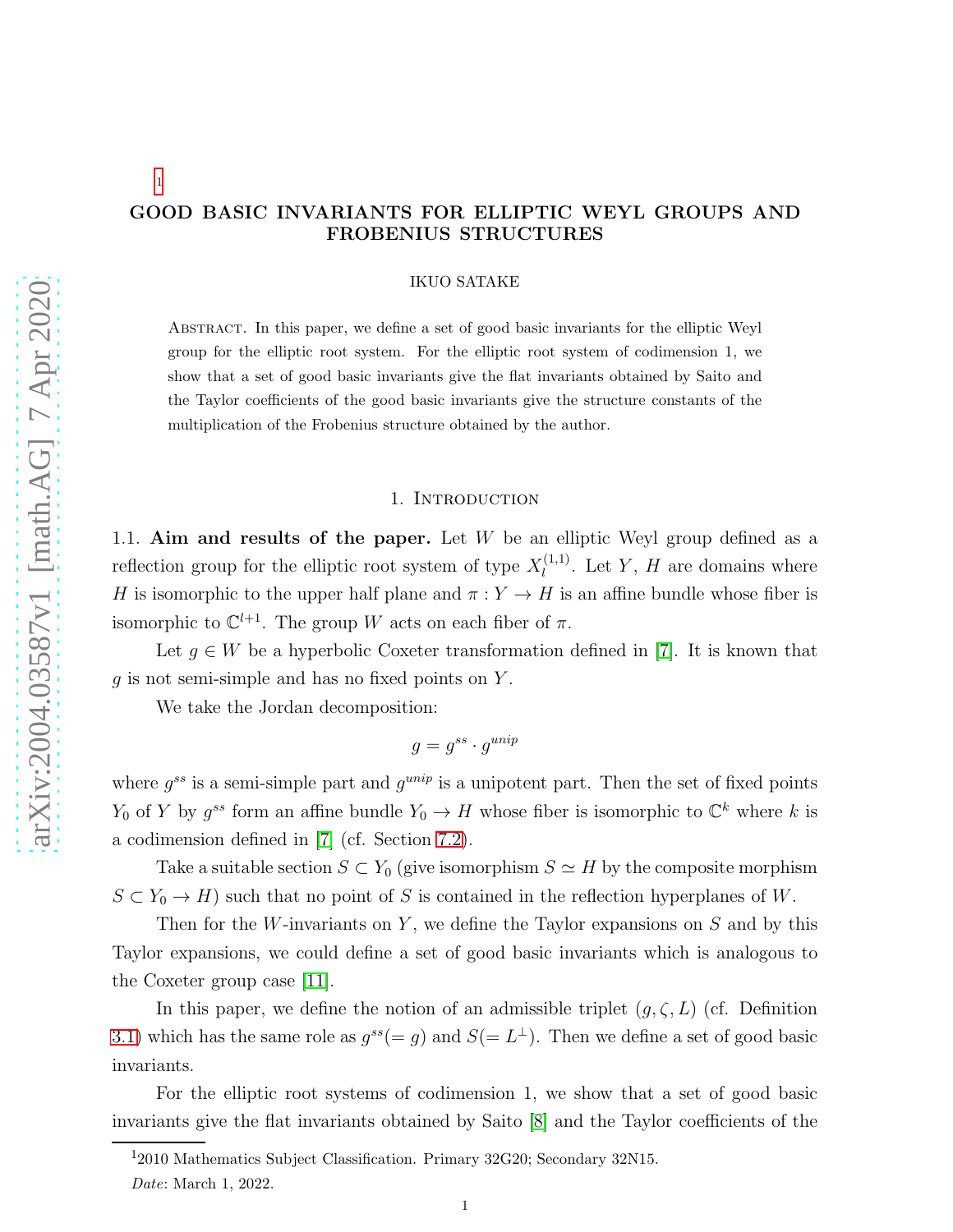good basic invariants give the structure constants of the multiplication of the Frobenius structure obtained by the author [\[9\]](#page-25-2).

1.2. Acknowledgements. This work is supported in part by Grant-in Aid for Challenging Research (Exploratory) 17K18781 and Grant-in-Aid for Scientific Research(C) 18K03281.

### 2. W-invariants for elliptic root systems

We recall the elliptic root systems (cf. Saito [\[8\]](#page-25-1)). Some parts are changed in order to fit the notations of Kac [\[4\]](#page-25-3).

2.1. Elliptic root systems. In this subsection, we define the elliptic root systems (cf. [\[8\]](#page-25-1)).

Let l be a positive integer. Let F be a real vector space of rank  $l + 2$  with a positive semi-definite symmetric bilinear form  $I : F \times F \to \mathbb{R}$ , whose radical rad $I :=$  ${x \in F | I(x, y) = 0, \forall y \in F}$  is a vector space of rank 2. We put  $O(F, \text{rad}I) := \{g \in$  $GL(F)|I(gx, gy) = I(x, y) \forall x, y \in F, g|_{radI} = id.$  For a non-isotropic vector  $\alpha \in F$ (i.e.  $I(\alpha, \alpha) \neq 0$ ), we put  $\alpha^{\vee} := 2\alpha/I(\alpha, \alpha) \in F$ . The reflection  $w_{\alpha} \in O(F, \text{rad}I)$  with respect to  $\alpha$  is defined by  $w_{\alpha}(u) := u - I(u, \alpha^{\vee})\alpha \quad (\forall u \in F)$ .

Definition 2.1. A set  $R$  of non-isotropic elements of  $F$  is an elliptic root system belonging to  $(F, I)$  if it satisfies the axioms (i)-(iv):

- (i) The additive group generated by R in F, denoted by  $Q(R)$ , is a full sub-lattice of  $F$ .
- (ii)  $I(\alpha, \beta^{\vee}) \in \mathbb{Z}$  for  $\alpha, \beta \in R$ .
- (iii)  $w_{\alpha}(R) = R$  for  $\forall \alpha \in R$ .
- (iv) If  $R = R_1 \cup R_2$ , with  $R_1 \perp R_2$ , then either  $R_1$  or  $R_2$  is void.

We have  $Q(R) \cap \text{rad}I \simeq \mathbb{Z}^2$ . We call a 1-dimensional vector space  $G \subset \text{rad}I$  satisfying  $G \cap Q(R) \simeq \mathbb{Z}$ , a marking. We fix  $a, \delta \in F$  s.t.  $G \cap Q(R) = \mathbb{Z}a$  and  $Q(R) \cap \text{rad}I = \mathbb{Z}a \oplus \mathbb{Z}b$ .

The isomorphism classes of the elliptic root systems with markings are classified in [\[7\]](#page-25-0). Hereafter we restrict ourselves to the elliptic root systems of type  $X_l^{(1,1)}$  $\prod_l^{(1,1)}(X_l =$  $A_l, B_l, \cdots, G_2$  in the notation of [\[7\]](#page-25-0).

For  $\alpha \in R$ , we put  $\alpha^{\vee} = 2\alpha/I(\alpha, \alpha)$ .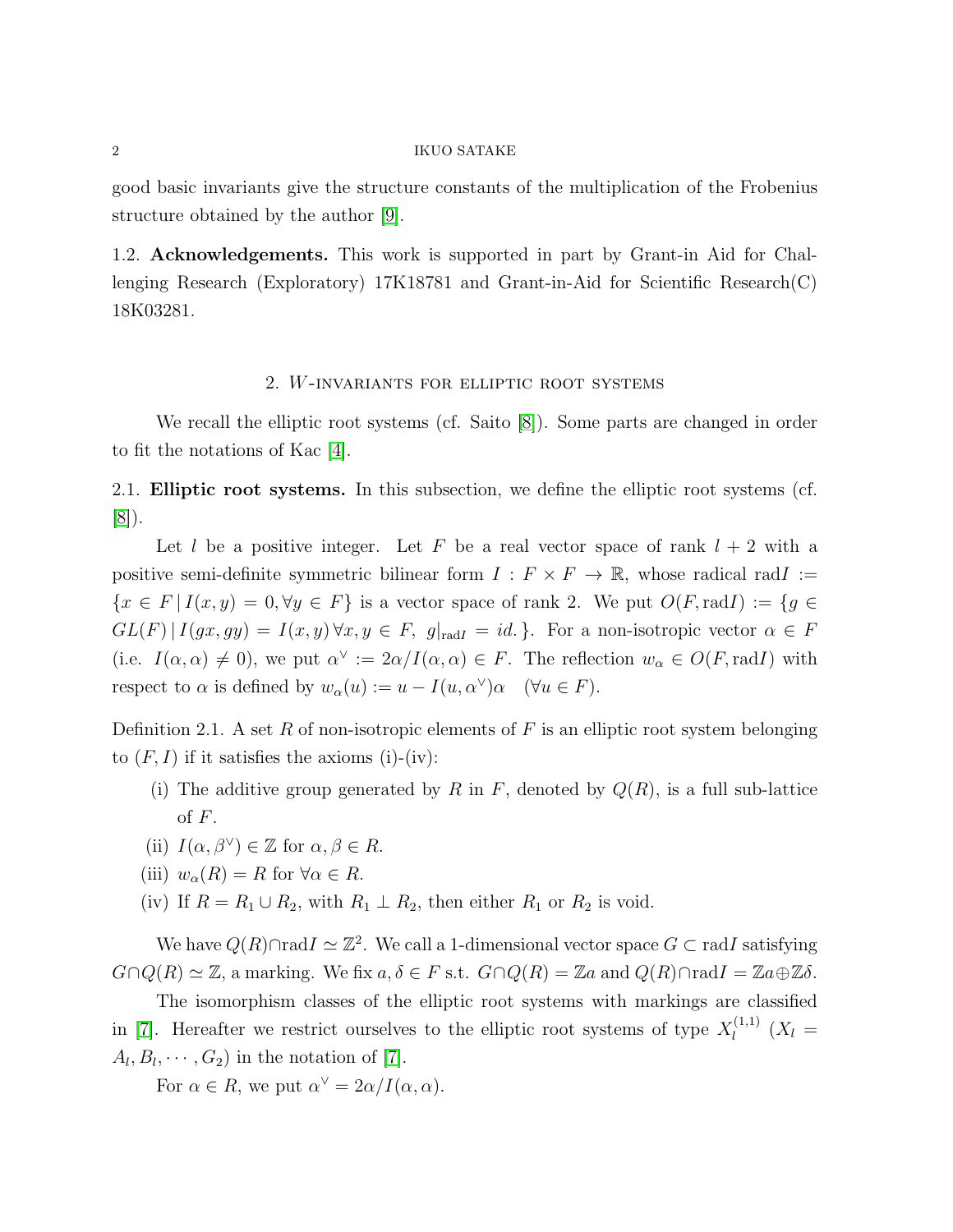2.2. **Hyperbolic extension.** We introduce a hyperbolic extension  $(\tilde{F}, \tilde{I})$  of  $(F, I)$ , i.e.  $\tilde{F}$  is a  $(l+3)$ -dimensional R-vector space of which contain F as a subspace and  $\tilde{I}$  is a symmetric R-bilinear form on  $\tilde{F}$  which satisfies  $\tilde{I}|_F = I$  and rad $\tilde{I} = \mathbb{R}a$ . It is unique up to isomorphism. We put  $O(\tilde{F}, F, \text{radI}) := \{g \in GL(\tilde{F}) \mid \tilde{I}(gx, gy) = \tilde{I}(x, y) \forall x, y \in \tilde{F}, g(F) \subset$  $F, g|_F \in O(F, \text{rad}I)$ . The natural homomorphism  $O(\tilde{F}, F, \text{rad}I) \rightarrow O(F, \text{rad}I)$  is surjective and its kernel  $K_{\mathbb{R}}$  is isomorphic to the additive group  $\mathbb{R}$ :

<span id="page-2-0"></span>
$$
0 \to K_{\mathbb{R}} \to O(\tilde{F}, F, \text{radI}) \to O(F, \text{radI}) \to 1. \tag{2.1}
$$

We fix some notations. We define  $\Lambda_0 \in \tilde{F}$  which satisfies  $\tilde{I}(\Lambda_0, \delta) = 1$  and  $\tilde{I}(\Lambda_0, \Lambda_0) =$ 0. Then we have a decomposition  $\tilde{F} = F \oplus \mathbb{R}\Lambda_0$ .

2.3. The elliptic Weyl group. We define the elliptic Weyl group. For  $\alpha \in R$ , we define a reflection  $\tilde{w}_{\alpha} \in O(\tilde{F}, F, \text{rad}I)$  by  $\tilde{w}_{\alpha}(u) = u - \tilde{I}(u, \alpha^{\vee})\alpha$  for  $u \in \tilde{F}$ . We define the elliptic Weyl group W by the group generated by  $\tilde{w}_{\alpha}$  ( $\alpha \in R$ ). The subgroup  $K_{\mathbb{Z}} := W \cap K_{\mathbb{R}}$  is isomorphic to Z.

2.4. Domains and Euler field. We define two domains:

$$
Y := \{ x \in \text{Hom}_{\mathbb{R}}(\tilde{F}, \mathbb{C}) \mid \langle a, x \rangle = -2\pi\sqrt{-1}, \text{ Re}\langle \delta, x \rangle > 0 \},
$$
  

$$
H := \{ x \in \text{Hom}_{\mathbb{R}}(\text{rad}I, \mathbb{C}) \mid \langle a, x \rangle = -2\pi\sqrt{-1}, \text{ Re}\langle \delta, x \rangle > 0 \}.
$$

We have a natural morphism  $\pi : Y \to H$ . We remark that H is isomorphic to  $\mathbb{H} := \{z \in$  $\mathbb{C} | \text{Im} z > 0$  by the function  $\delta/(-2\pi\sqrt{-1}) = \delta/a : H \to \mathbb{H}$ . We define the left action of  $g \in W$  on Y by  $\langle g \cdot x, \gamma \rangle = \langle x, g^{-1} \cdot \gamma \rangle$ . for  $x \in Y$  and  $\gamma \in \tilde{F}$ . We remark that the domain Y and the action of W on Y is naturally identified with Kac  $[4, p.225]$ .

There exists the unique vector field E

<span id="page-2-1"></span>
$$
E: \Omega(Y) \to F(Y), \tag{2.2}
$$

such that  $E(f) = 0$  for any  $f \in F$  and  $E(\Lambda_0) = 1$ , where  $F(Y)$  is a space of holomorphic functions on Y and  $\Omega(Y)$  is a space of holomorphic 1-forms on Y. We call E the Euler field.

2.5. The algebra of the invariants for the elliptic Weyl group. In this subsection, we introduce the algebra of the invariants for the elliptic Weyl group.

We put  $F(H) := \{f : H \to \mathbb{C} : holomorphic\}$ . For  $m \in \mathbb{Z}$ , we put  $F_m(Y) :=$  ${f \in F(Y) | E f = mf}.$  The morphism  $\pi : Y \to H$  induces  $\pi^* : F(H) \to F_0(Y)$ , thus  $F_0(Y)$ -module  $F_m(Y)$  is a  $F(H)$ -module.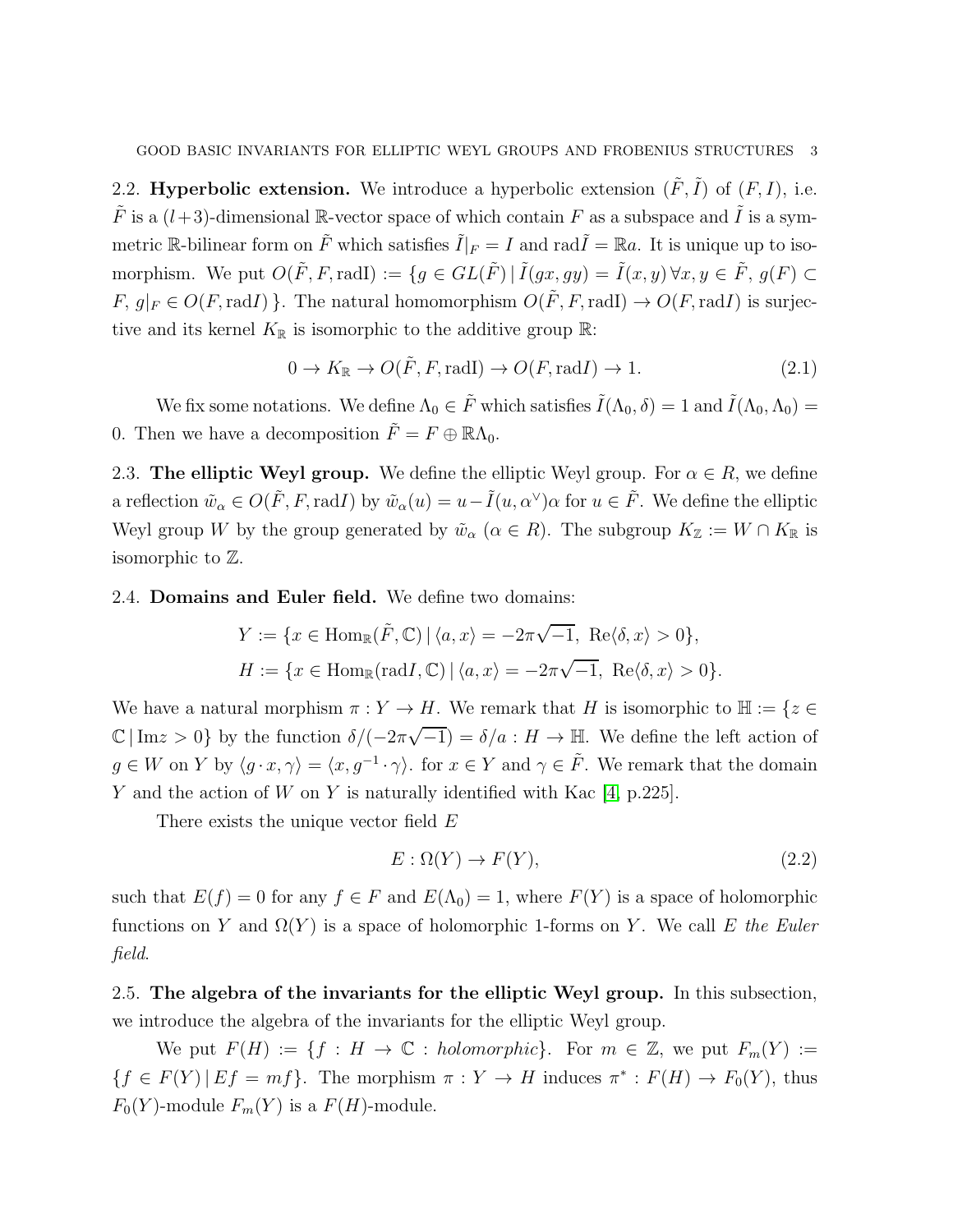For  $m \in \mathbb{Z}$ , we put

<span id="page-3-3"></span>
$$
S_m^W := \{ f \in F_m(Y) \, | \, f(g \cdot z) = f(z) \, \forall g \in W \},\tag{2.3}
$$

$$
S^W := \bigoplus_{m \in \mathbb{Z}_{\geq 0}} S_m^W. \tag{2.4}
$$

 $S^W$  is a  $F(H)$ -graded algebra.

**Theorem 2.2** ([\[1,](#page-25-4) [2,](#page-25-5) [5,](#page-25-6) [6,](#page-25-7) [12\]](#page-26-1)). The  $F(H)$ -algebra  $S^W$  is generated by a set of algebraically independent homogeneous generators  $\{P_1, \cdots, P_n\}$   $(n = l + 1)$  with degrees  $0 < d_1 \leq$  $d_2 \cdots \leq d_n$  which we call a set of basic invariants.

We put

$$
d := (d_1, \cdots, d_n). \tag{2.5}
$$

Then the degree  $m$  part  $S_m^W$  could be also written as

$$
S_m^W := \{ \sum_{b \in \mathbb{Z}_{\geq 0}^n} A_b x^b \in S^W \, | \, A_b \in F(H), \ d \cdot b = m \}
$$
 (2.6)

where we denote

$$
x^{b} = (x^{1})^{b_{1}} \cdots (x^{n})^{b_{n}}, \quad d \cdot b = d_{1}b_{1} + \cdots + d_{n}b_{n}.
$$
 (2.7)

## 3. Graded algebra

For the elliptic root system  $X_l^{(1,1)}$  $\ell_l^{(1,1)}$ , we define a notion of the admissible triplet.

## 3.1. Admissible triplet.

<span id="page-3-0"></span>Definition 3.1. For  $g \in O(F, F, \text{rad})$ ,  $\zeta \in \mathbb{C}^*$  and  $L \subset \tilde{F}$ , we call the triplet  $(g, \zeta, L)$ admissible if it satisfies the following conditions:

(i)  $L$  is a splitting subspace of radI and has no roots:

<span id="page-3-2"></span>
$$
\tilde{F} = L \oplus \text{rad}I,\tag{3.1}
$$

$$
L \cap R = \emptyset. \tag{3.2}
$$

We remark that  $\dim L = n (= l + 1)$ .

(ii)  $\zeta$  is a primitive  $d_n^{th}$  root of unity and

<span id="page-3-1"></span>
$$
g \cdot x^{\alpha} = \zeta^{d_{\alpha}} x^{\alpha} \quad (1 \le \alpha \le n). \tag{3.3}
$$

for a set of basic invariants  $x^1, \dots, x^n$  with degrees  $d_1, \dots, d_n$ .

(iii) g acts on L and this action is semi-simple. The eigenvalues on  $L \otimes_{\mathbb{R}} \mathbb{C}$  is  $\zeta^{d_{\alpha}},$  $(1 \leq \alpha \leq n).$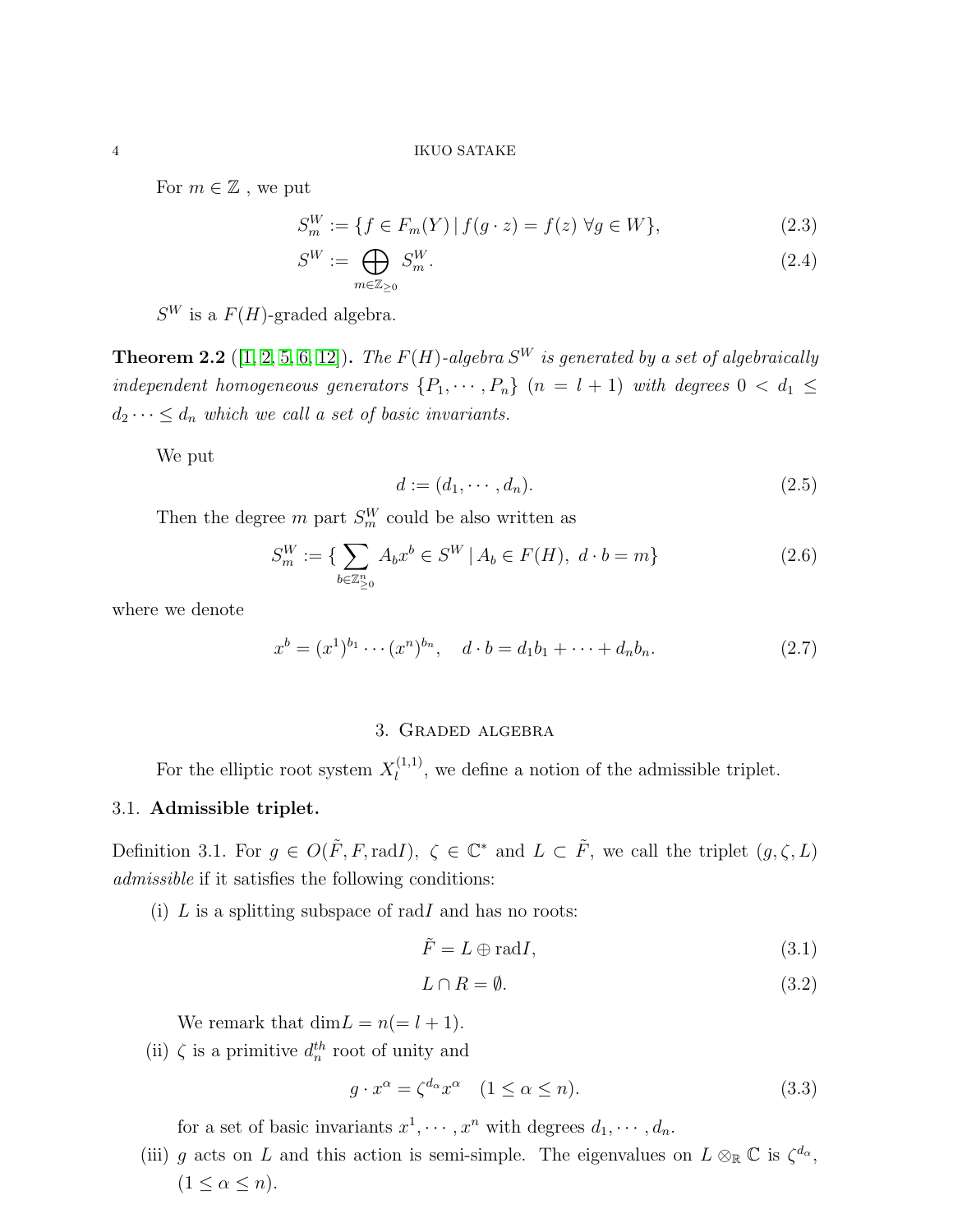#### GOOD BASIC INVARIANTS FOR ELLIPTIC WEYL GROUPS AND FROBENIUS STRUCTURES 5

Hereafter we fix an admissible triplet  $(g, \zeta, L)$ . By (iii) of Definition [3.1,](#page-3-0) we take a  $\mathbb{C}\text{-basis } z^1, \cdots, z^n \text{ of } L \otimes_{\mathbb{R}} \mathbb{C} \text{ such that }$ 

<span id="page-4-0"></span>
$$
g \cdot z^{\alpha} = \zeta^{d_{\alpha}} z^{\alpha} \quad (1 \le \alpha \le n). \tag{3.4}
$$

We consider  $z^1, \dots, z^n$  as a function on Y and we define  $z^0 \in F(Y)$  by

<span id="page-4-1"></span>
$$
z^{0}(x) := \frac{\langle \delta, x \rangle}{-2\pi\sqrt{-1}} \quad (x \in Y). \tag{3.5}
$$

Then a set  $z^0, z^1, \dots, z^n$  give a coordinate system of Y.

Definition 3.2. We put

$$
L^{\perp} := \{ x \in Y \mid \langle l, x \rangle = 0 \,\,\forall \, l \in L \,\}.
$$
\n
$$
(3.6)
$$

The morphism  $L^{\perp} \to H$  induced by  $\pi : Y \to H$  is isomorphism. Then we identify the restriction  $f|_{L^{\perp}}$  of the function  $f \in F(Y)$  on  $L^{\perp}$  with the function on H.

# **Proposition 3.3.** (i) For any  $q \in L^{\perp}$ , we have  $q \cdot q = q.$  (3.7)

(ii) We have

<span id="page-4-2"></span>
$$
x^{\alpha}|_{L^{\perp}} = 0 \ (1 \le \alpha \le n, \ d_{\alpha} < d_n), \tag{3.8}
$$

$$
\left. \frac{\partial x^{\alpha}}{\partial z^{\beta}} \right|_{L^{\perp}} = 0 \, (d_{\alpha} \neq d_{\beta}). \tag{3.9}
$$

For  $a, b \in \mathbb{Z}_{\geq 0}^n$ , we have

$$
\frac{\partial x^a}{\partial z^b}(q) = 0 \ (a, b \in \mathbb{Z}_{\geq 0}^n, \ d \cdot b \not\equiv d \cdot a \ (\text{mod } d_n))
$$
\n(3.10)

where we denote

$$
\frac{\partial^b}{\partial z^b} = \left(\frac{\partial}{\partial z^1}\right)^{b_1} \cdots \left(\frac{\partial}{\partial z^n}\right)^{b_n} \quad \text{for } b = (b_1, \dots, b_n) \in \mathbb{Z}_{\geq 0}^n. \tag{3.11}
$$

Proof. (i) g acts on L, then  $g \cdot q \in L^{\perp}$ .  $\langle g \cdot q, a \rangle = \langle q, a \rangle$ ,  $\langle g \cdot q, b \rangle = \langle q, b \rangle$ , then  $g \cdot q = q$ . (ii) is a direct consequence of  $(3.3)$  and  $(3.4)$ 

We put

$$
H_{\alpha} := \{ x \in Y \mid \langle \alpha, x \rangle = 0 \}
$$
\n
$$
(3.12)
$$

for  $\alpha \in R$ .

**Proposition 3.4.** (i) The space  $L^{\perp}$  is regular, i.e.

$$
L^{\perp} \cap \left(\bigcup_{\alpha \in R} H_{\alpha}\right) = \emptyset. \tag{3.13}
$$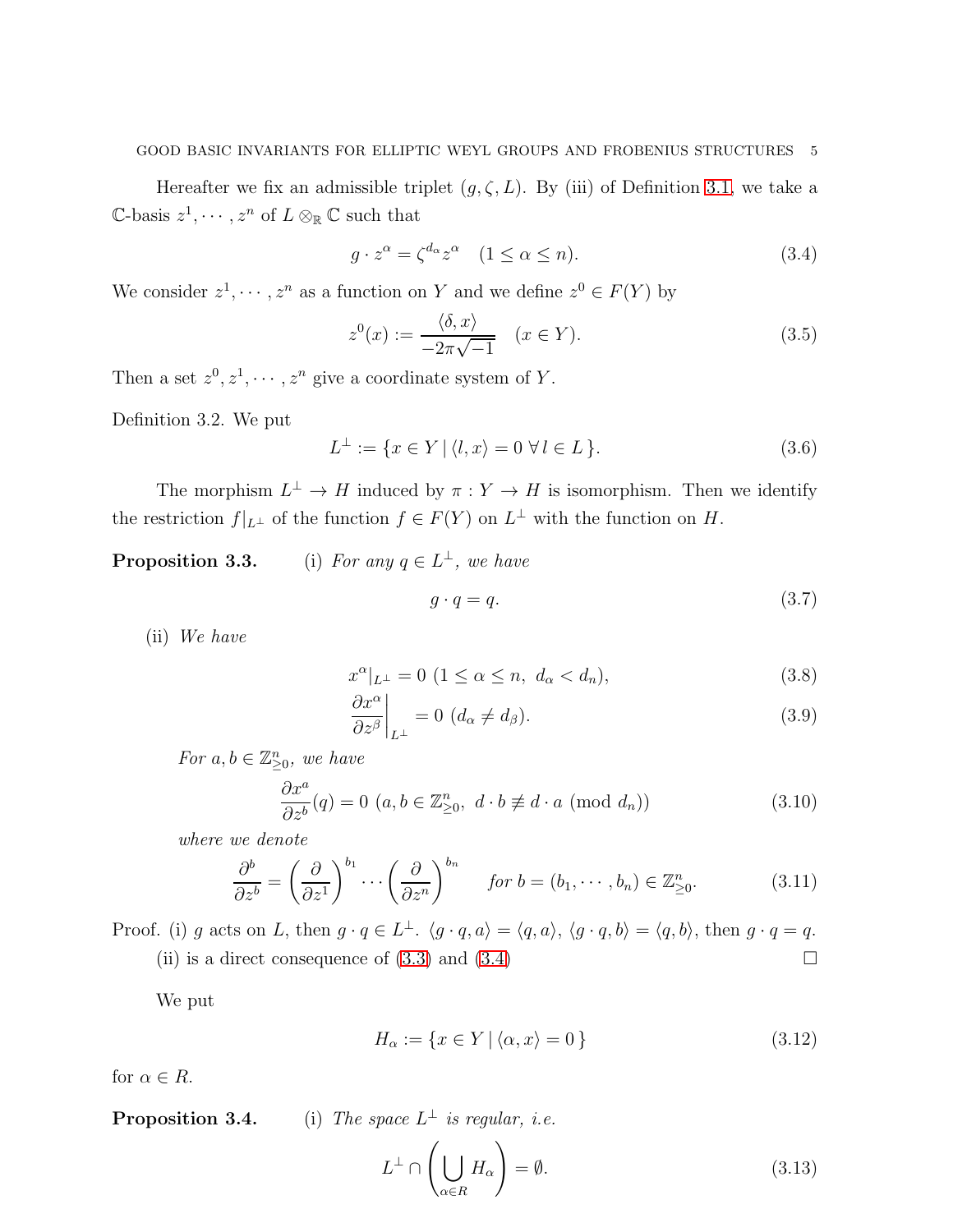(ii) On the space  $L^{\perp}$ , the Jacobian matrix

$$
\left(\frac{\partial x^{\alpha}}{\partial z^{\beta}}\bigg|_{L^{\perp}}\right)_{1\le\alpha,\beta\le n} \tag{3.14}
$$

is invertible.

Proof. (i) If  $x \in L^{\perp} \cap (\cup_{\alpha \in R} H_{\alpha}), \langle x, l \rangle = 0$  for any  $l \in L$  and  $\langle x, \alpha \rangle = 0$  for some  $\alpha \in R$ . Since  $\alpha \in \tilde{F}$ ,  $\alpha = l + Aa + B\delta$  for some  $l \in L$  and  $A, B \in \mathbb{R}$ . Then  $0 = A\langle a, x \rangle + B\langle \delta, x \rangle$ . Since  $\langle a, x \rangle$ ,  $\langle \delta, x \rangle \in \mathbb{C}$  are linearly independent over R by  $x \in L^{\perp}$ ,  $A = B = 0$ . Then  $\alpha \in L$ . It contradics to the assumption of admissibility [\(3.2\)](#page-3-2).

(ii) Put  $x^0 := z^0$ . Since the zero of determinant of

$$
(\frac{\partial x^{\alpha}}{\partial z^{\beta}})_{0\leq\alpha,\beta\leq n}
$$

coincides with  $\bigcup_{\alpha \in R} H_{\alpha}$ , it is not 0 on any point of  $L^{\perp}$ . By

$$
\frac{\partial x^0}{\partial z^0} = 1, \quad \frac{\partial x^0}{\partial z^\alpha} = 0 \quad (1 \le \alpha \le n), \tag{3.15}
$$

this determinant equals the determinant of

$$
(\frac{\partial x^{\alpha}}{\partial z^{\beta}})_{1\leq \alpha,\beta\leq n}.
$$

Then we have the result.

3.2. Graded algebra  $F(H)[L]$ . We construct in  $F(Y)$  a graded  $F(H)$ -algebra by the aid of the admissible triplet  $(g, \zeta, L)$ .

Definition 3.5. For  $j \in \mathbb{Z}_{\geq 0}$ , we define

$$
V(g,\zeta,L)(j) := \{ \sum_{b \in \mathbb{Z}_{\geq 0}^n} c_b z^b \in F(Y) \, | \, c_b \in F(H), d \cdot b = j \}. \tag{3.16}
$$

We define a graded  $F(H)$ -algebra  $F(H)[L]$  by

<span id="page-5-0"></span>
$$
F(H)[L] := \bigoplus_{j \in \mathbb{Z}} V(g,\zeta,L)(j). \tag{3.17}
$$

 $F(H)[L]$  is isomorphic to the polynomial algebra

$$
F(H)[z^1, \cdots, z^n]
$$
\n
$$
(3.18)
$$

with  $\text{deg} z^{\alpha} = d_{\alpha}$ .

## 4. GRADED ALGEBRA ISOMORPHISM  $\psi$

Let  $(g, \zeta, L)$  be an admissible triplet for the elliptic root system  $X_l^{(1,1)}$  $\frac{l^{(1,1)}}{l}$ .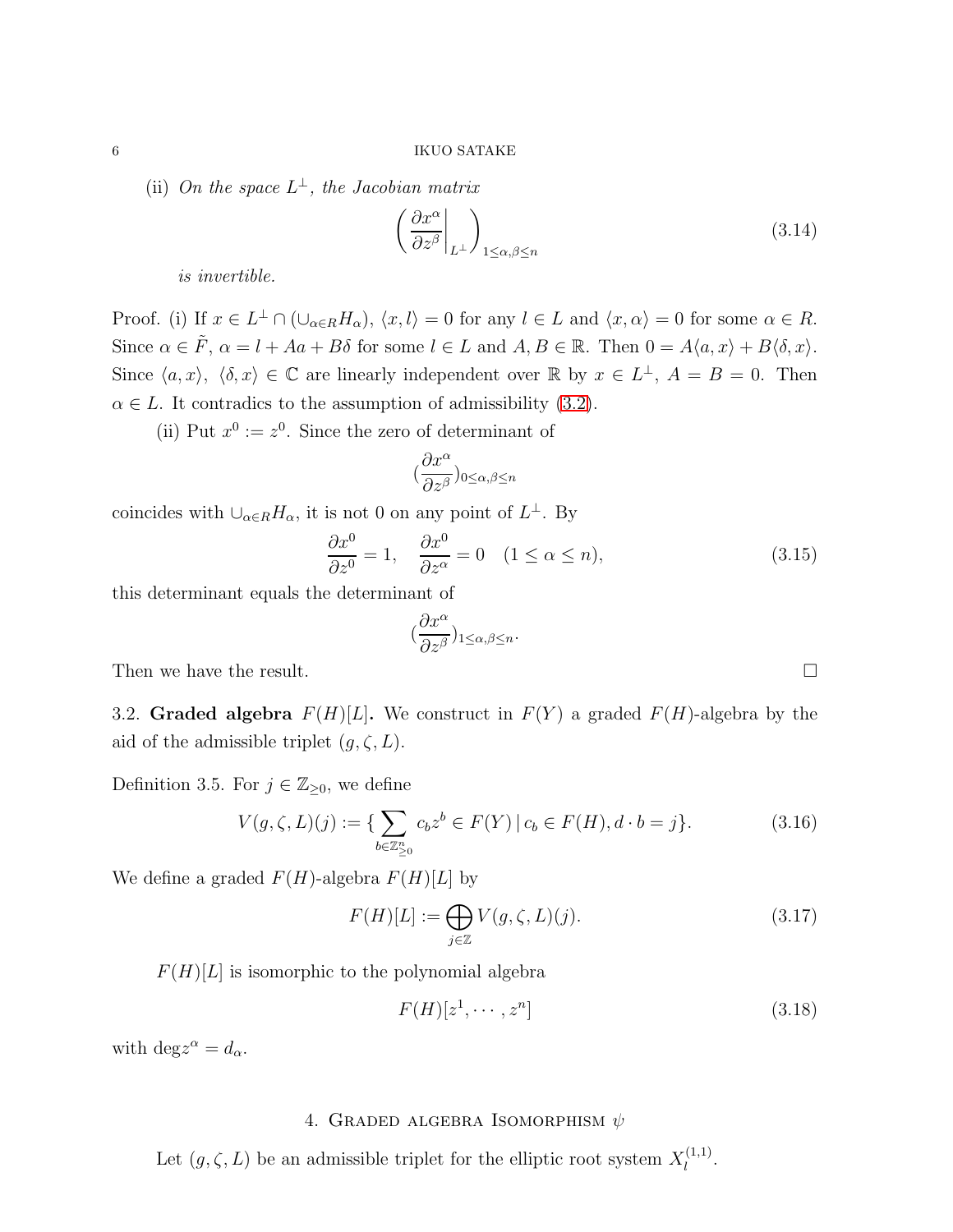#### 4.1. The morphisms.

Definition 4.1. For the triplet  $(g, \zeta, L)$ , we define the morphisms for a  $F(H)$ -free basis  $x^a$  $(a \in \mathbb{Z}_{\geq 0}^n)$  of  $F(H)$ -module  $S^W$  by :

<span id="page-6-1"></span>
$$
\varphi[g,\zeta,L]: S^W \to F(Y), \quad x^a \mapsto \sum_{b \in \mathbb{Z}_{\geq 0}^n} \frac{1}{b!} \left. \frac{\partial^b [x - x|_{L^\perp}]^a}{\partial z^b} \right|_{L^\perp} z^b,\tag{4.1}
$$

$$
\psi[g,\zeta,L]: S^W \to F(H)[L], \quad x^a \mapsto \sum_{b \in \mathbb{Z}_{\geq 0}^n, \ d \cdot b = d \cdot a} \frac{1}{b!} \left. \frac{\partial^b [x - x|_{L^\perp}]^a}{\partial z^b} \right|_{L^\perp} z^b, \quad (4.2)
$$

here we use the notation

$$
b! := b_1! \cdots b_n! \text{ for } b = (b_1, \cdots, b_n) \in \mathbb{Z}_{\geq 0}^n. \tag{4.3}
$$

We remark that  $\varphi[g,\zeta,L](f)$  for  $f \in S^W$  is not necessary W-invariant.

## 4.2. Properties of the morphisms.

**Proposition 4.2.** (i)  $\varphi[g,\zeta,L]$  does not depend on the choice of  $x^{\alpha}$   $(1 \leq \alpha \leq n)$ ,  $z^{\alpha}$  $(1 \leq \alpha \leq n)$  and  $z^0$  and it gives a  $F(H)$ -algebra homomorphism.

(ii) In the convergent series

$$
\varphi[g,\zeta,L](x^a) = \sum_{b \in \mathbb{Z}_{\geq 0}^n} \frac{1}{b!} \left. \frac{\partial^b [x - x]_{L^\perp}^a}{\partial z^b} \right|_{L^\perp} z^b
$$

for  $a \in \mathbb{Z}_{\geq 0}^n$ , the index  $b \in \mathbb{Z}_{\geq 0}^n$  of the sum runs only  $d \cdot b \in \{d \cdot a + d_n j \mid j \in \mathbb{Z}_{\geq 0}\}.$ 

- (iii)  $\psi[g,\zeta,L]$  does not depend on the choice of  $x^{\alpha}$   $(1 \leq \alpha \leq n)$ ,  $z^{\alpha}$   $(1 \leq \alpha \leq n)$  and  $z^0$  and it gives a  $F(H)$ -algebra homomorphism
- (iv) With respect to the gradings [\(2.4\)](#page-3-3) on  $S^W$  and [\(3.17\)](#page-5-0) on  $F(H)[L]$ ,  $\psi[g,\zeta,L]$  is a graded algebra isomorphism

$$
\psi[g,\zeta,L]: \bigoplus_{j=0}^{\infty} S_j^W \stackrel{\sim}{\to} \bigoplus_{j=0}^{\infty} V(g,\zeta,L)(j). \tag{4.4}
$$

We could prove it completely the same manner as [\[11\]](#page-26-0), thus we omit a proof.

## 4.3. Good basic invariants.

<span id="page-6-0"></span>Definition 4.3. A set of basic invariants  $x_1, \dots, x_n$  is good with respect to a triplet  $(g, \zeta, L)$ if  $x_1, \dots, x_n$  form a C-basis of the vector space  $\psi[g, \zeta, L]^{-1}(L \otimes_{\mathbb{R}} \mathbb{C})$  w.r.t. the natural inclusion  $L \otimes_{\mathbb{R}} \mathbb{C} \subset F(H)[L].$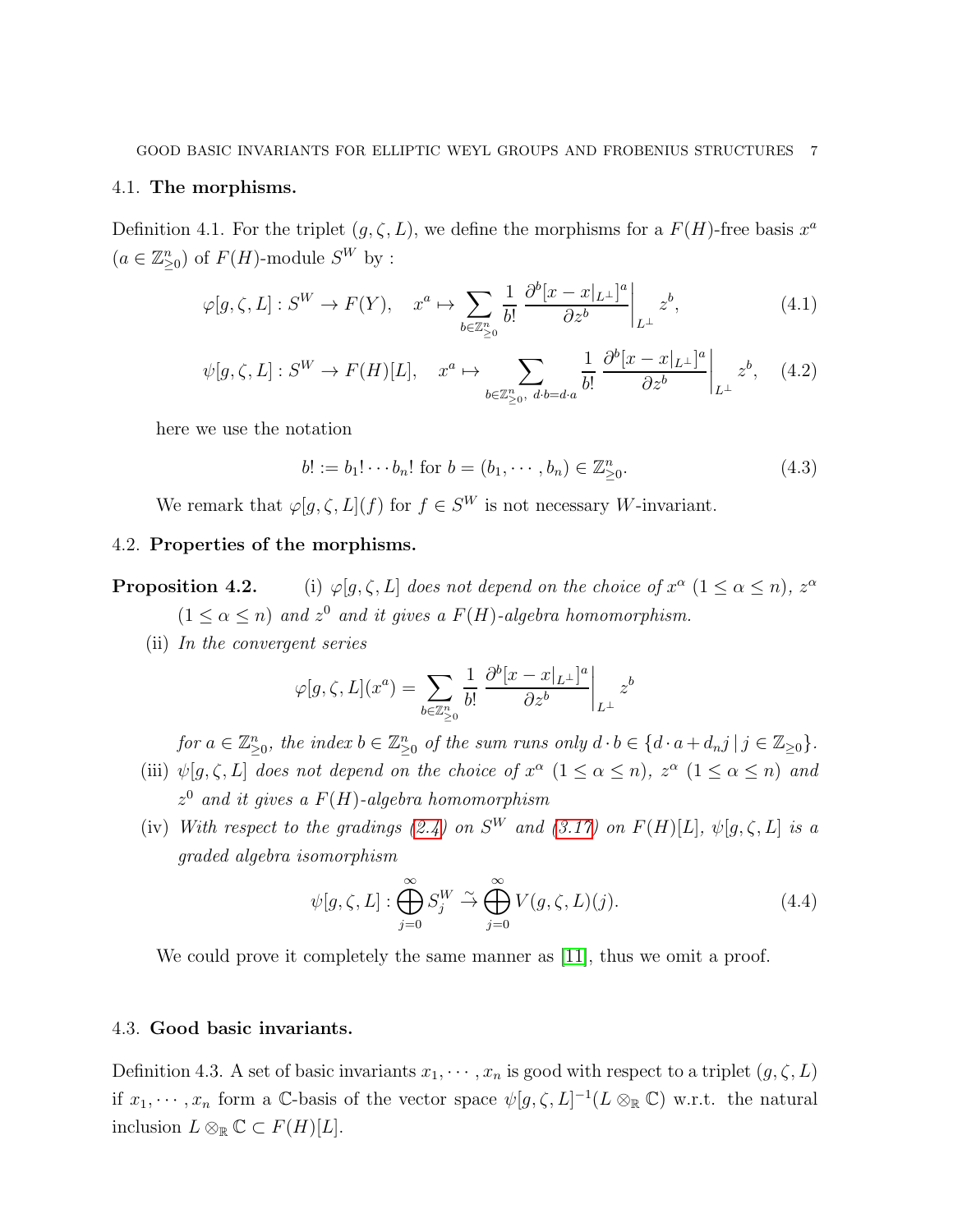#### $8\,$   $\,$  IKUO SATAKE

## 5. Taylor coefficients of the good basic invariants

Let  $(g, \zeta, L)$  be an admissible triplet for the elliptic root system  $X_l^{(1,1)}$  $l^{(1,1)}$ .

<span id="page-7-0"></span>Definition 5.1. Let  $z^0, z^1, \dots, z^n$  be a basis of  $(L \oplus \mathbb{R}\delta) \otimes_{\mathbb{R}} \mathbb{C}$  satisfying [\(3.4\)](#page-4-0) and [\(3.5\)](#page-4-1). Then a set of basic invariants  $x^1, \dots, x^n$  is compatible with a basis  $z^1, \dots, z^n$  of  $L \otimes_{\mathbb{R}} \mathbb{C}$ if the Jacobian matrix

$$
\left(\frac{\partial x^{\alpha}}{\partial z^{\beta}}\bigg|_{L^{\perp}}\right)_{1\leq\alpha,\beta\leq n}
$$

is a unit matrix.

## **Proposition 5.2.** (i) If we put

$$
x^{\alpha} := \psi[g, \zeta, L]^{-1}(z^{\alpha}) \quad (1 \le \alpha \le n), \tag{5.1}
$$

then  $x^1, \dots, x^n$  give a set of basic invariants which are good and compatible with a basis  $z^1, \cdots, z^n$  of  $L \otimes_{\mathbb{R}} \mathbb{C}$ .

- (ii) Conversely if  $x^1, \dots, x^n$  are good and compatible with a basis  $z^1, \dots, z^n$  of  $L \otimes_{\mathbb{R}} \mathbb{C}$ , then  $\psi[g,\zeta,L](x^{\alpha}) = z^{\alpha}$  for  $1 \leq \alpha \leq n$ .
- (iii) For any set of basic invariants  $x^1, \dots, x^n$ ,

<span id="page-7-1"></span>
$$
\left. \frac{\partial^b [x - x|_{L^{\perp}}]^a}{\partial z^b} \right|_{L^{\perp}} = 0 \text{ if } d \cdot b \notin \{d \cdot a + d_n j \mid j \in \mathbb{Z}_{\geq 0} \}.
$$
\n(5.2)

for  $a, b \in \mathbb{Z}_{\geq 0}^n$ .

(iv) A set of basic invariants  $x^1, \dots, x^n$  is good if and only if

<span id="page-7-2"></span>
$$
\left. \frac{\partial^a x^{\alpha}}{\partial z^a} \right|_{L^{\perp}} = 0 \ (d_{\alpha} = d \cdot a, \ |a| \ge 2, \ 1 \le \alpha \le n). \tag{5.3}
$$

(v) If a set of basic invariants  $x^1, \dots, x^n$  is good and compatible with a basis  $z^1, \dots, z^n$ of  $L \otimes_{\mathbb{R}} \mathbb{C}$ , then for  $a, b \in \mathbb{Z}_{\geq 0}^n$  satisfying  $d \cdot a = d \cdot b$ , we have

<span id="page-7-3"></span>
$$
\frac{1}{b!} \frac{\partial^b [x - x|_{L^\perp}]^a}{\partial z^b} \bigg|_{L^\perp} = \delta_{a,b}.\tag{5.4}
$$

(vi) If a set of basic invariants  $x^1, \dots, x^n$  is good, then for  $1 \leq \alpha \leq n$  and  $a \in \mathbb{Z}_{\geq 0}^n$ satisfying  $d \cdot a = d_{\alpha}$ , we have

<span id="page-7-4"></span>
$$
\left. \left( \frac{\partial}{\partial z^0} \frac{1}{a!} \frac{\partial^a x^\alpha}{\partial z^a} \right) \right|_{L^\perp} = 0. \tag{5.5}
$$

Proof. For (i), (ii), they are direct consequences of Definition [4.3](#page-6-0) and Definition [5.1.](#page-7-0)

For (iii), it is proved in Proposition 4.2 (ii). For (iv), by definition of  $\psi[g,\zeta,q]$  [\(4.2\)](#page-6-1),

$$
\psi[g,\zeta,L](x^{\alpha}) = \sum_{b \in \mathbb{Z}_{\geq 0}^n, d \cdot b = d_{\alpha}} \frac{1}{b!} \left. \frac{\partial^b x^{\alpha}}{\partial z^b} \right|_{L^{\perp}} z^b.
$$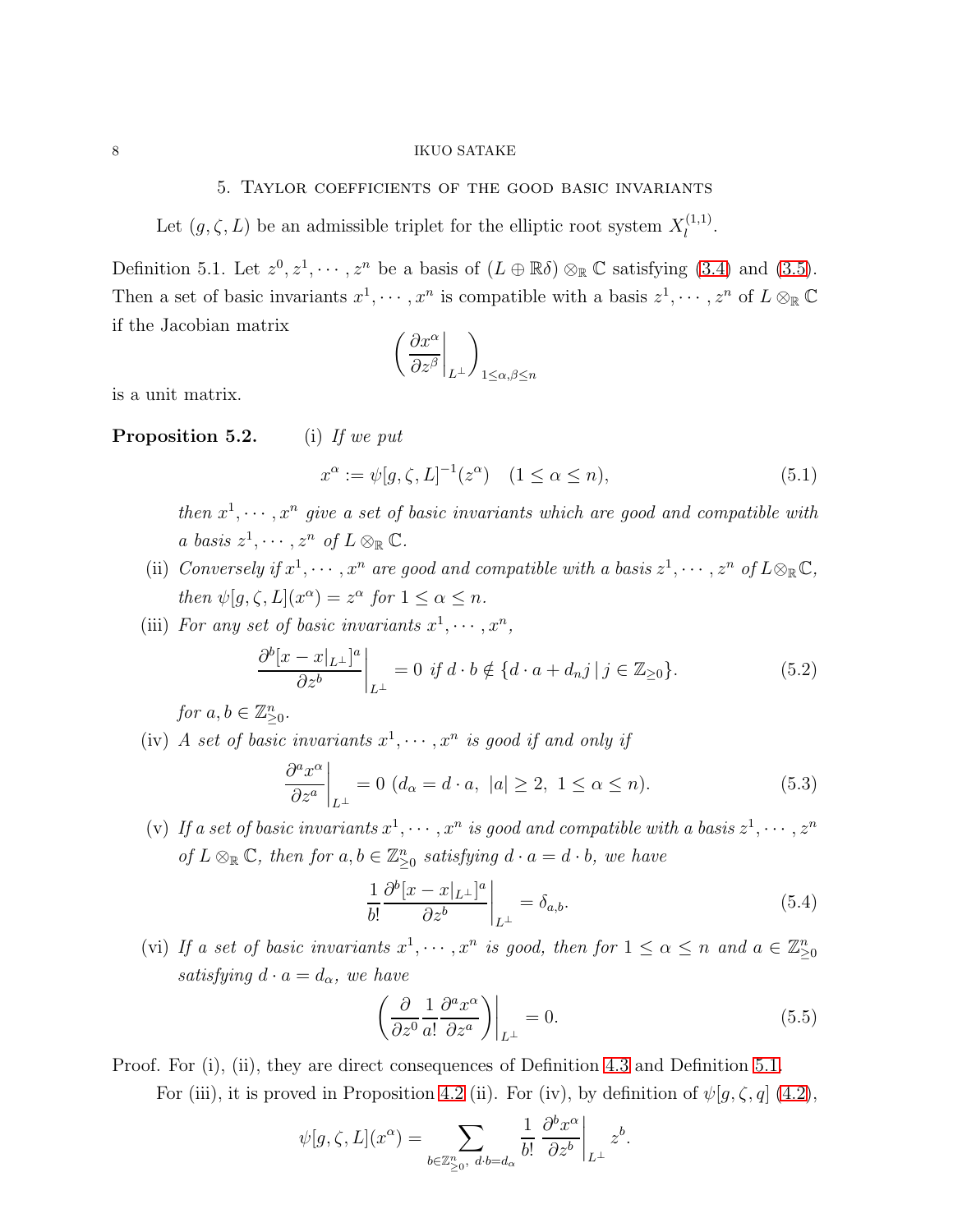By the goodness assumption, this must be an element of  $L \otimes_{\mathbb{R}} \mathbb{C}$ . Then the coefficients with  $|b| \geq 2$  must be 0.

For (v), we have  $\psi[g,\zeta,L](x^{\alpha})=z^{\alpha}$  for  $1 \leq \alpha \leq n$  by (ii). Then for  $a \in \mathbb{Z}_{\geq 0}^n$ ,

$$
\psi[g,\zeta,L](x^a) = \prod_{\gamma=1}^n \psi[g,\zeta,L](x^{\gamma})^{a_i} = \prod_{\gamma=1}^n (z^{\gamma})^{a_i} = z^a,
$$
\n(5.6)

and comparing it with [\(4.2\)](#page-6-1), we have the result. For (vi), we have

$$
\left(\frac{\partial}{\partial z^0} \frac{1}{a!} \frac{\partial^a x^{\alpha}}{\partial z^a}\right)\Big|_{L^{\perp}} = \frac{\partial}{\partial z^0} \left(\frac{1}{a!} \frac{\partial^a x^{\alpha}}{\partial z^a}\Big|_{L^{\perp}}\right)
$$

and

$$
\left. \frac{1}{a!} \frac{\partial^a x^{\alpha}}{\partial z^a} \right|_{L^{\perp}}
$$

is constant because  $x^{\alpha}$  is good. Then we have the result.

## 6. Signature of the admissible triplet

Let  $(g, \zeta, L)$  be an admissible triplet for the elliptic root system  $X_l^{(1,1)}$  $l^{(1,1)}$ .

Definition 6.1. The signature of the admissible triplet is the signature of  $\tilde{I}$  on L.

We denote a signature by  $(l_+, l_0, l_-)$  corresponding to the number of positive, zero, negative eigenvalues of the Gram matrix.

For the admissible triplet  $(g, \zeta, L)$ ,  $\tilde{F} = L \oplus \text{rad}I$ . Since  $L \not\subset F$ , the dimension of  $L \cap F$  is  $n - 1 (= l)$ . Then we have

$$
F = (L \cap F) \oplus \text{rad}I. \tag{6.1}
$$

Then the restriction of I on  $L \cap F$  is positive definite. Thus for the signature of the restriction of  $\tilde{I}$  on  $L$ , only three cases appear:

- (i) the signature is  $((n-1)+1, 0, 0)$  (positive type),
- (ii) the signature is  $(n-1,1,0)$  (zero type),
- (iii) the signature is  $(n-1, 0, 1)$  (negative type).

We put

<span id="page-8-1"></span>
$$
(L \cap F)^{\perp} := \{ x \in L \mid \tilde{I}(x, y) = 0 \,\,\forall y \in L \cap F \,\}.
$$
\n(6.2)

Then  $\dim(L \cap F)^{\perp} = 1$  and we have

<span id="page-8-0"></span>
$$
L = (L \cap F) \oplus (L \cap F)^{\perp}.
$$
\n
$$
(6.3)
$$

For non-zero element  $\lambda \in (L \cap F)^{\perp}$ ,  $\tilde{I}(\lambda, \lambda)$  is positive or zero or negative corresponding to the type of the signature.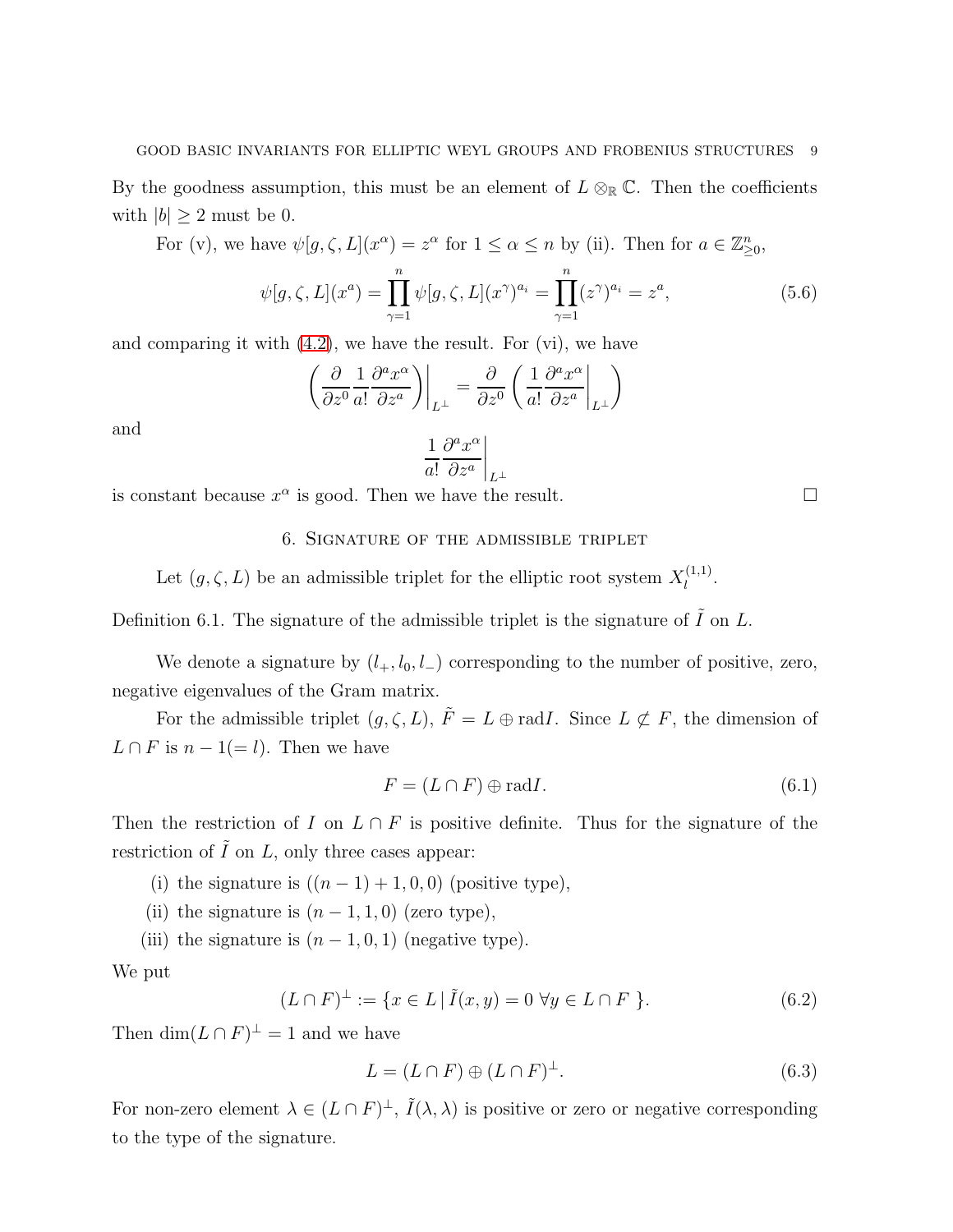## 7. Existence of the admissible triplet

In this section, we show the existence of an admissible triplet for the elliptic root system  $X_l^{(1,1)}$  $\frac{l^{(1,1)}}{l}$ .

## 7.1. Coxeter transformation. The following theorem is due to Saito [\[7\]](#page-25-0), [\[8\]](#page-25-1).

<span id="page-9-0"></span>**Theorem 7.1.** There exists  $\tilde{c} \in W \subset O(\tilde{F}, F, \text{rad})$  called a hyperbolic Coxeter transformation  $([7, (11.2)])$  $([7, (11.2)])$  $([7, (11.2)])$  which satisfies the following properties:

(i) (Lemma A) The restriction c of  $\tilde{c}$  on F (called a Coxeter transformation [\[7,](#page-25-0) (9.7)]) is semi-simple of order  $d_n$ . The set of eigenvalues of c is given by:

1, 
$$
\exp\left(2\pi\sqrt{-1}d_{\alpha}/d_n\right)
$$
  $(\alpha = 1, \cdots, n).$  (7.1)

(ii) (Lemma B) Let c be a Coxeter transformation. Then

$$
R \cap \text{Im}(c - id.) = \emptyset. \tag{7.2}
$$

(iii)  $([8, p.44 (7.2) \text{ Lemma}])$  $([8, p.44 (7.2) \text{ Lemma}])$  $([8, p.44 (7.2) \text{ Lemma}])$  We put

$$
\mathbb{E} := \{ x \in \text{Hom}_{\mathbb{R}}(F, \mathbb{C}) \mid \langle a, x \rangle = -2\pi\sqrt{-1}, \text{ Re}\langle \delta, x \rangle > 0 \},\tag{7.3}
$$

$$
\mathbb{E}^c := \{ x \in \mathbb{E} \mid \langle f, x \rangle = 0 \,\,\forall f \in \text{Im}(c - id.) \,\,\},\tag{7.4}
$$

$$
\mathbb{E}_{\tau} := p^{-1}(\tau),\tag{7.5}
$$

for  $\tau \in H$  and  $p : \mathbb{E} \to H$  induced by rad $I \subset F$ . Then we have

$$
\mathbb{E}^c \cap \mathbb{E}_{\tau} \not\subset \bigcup_{\alpha \in R} \overline{H}_{\alpha}.\tag{7.6}
$$

for

$$
\overline{H}_{\alpha} := \{ x \in \mathbb{E} \mid \langle \alpha, x \rangle = 0 \} \quad (\alpha \in R). \tag{7.7}
$$

(iv) (Lemma C) For a hyperbolic Coxeter transformation  $\tilde{c}$ , we have

$$
(\tilde{c} - 1)\xi + I_R(\xi, \delta)\frac{1}{d_n}a \in \text{Im}(c - id.) \quad (\forall \xi \in \tilde{F})
$$
\n(7.8)

and  $\tilde{c}^{d_n}$  is a generator of  $K_{\mathbb{Z}}$ . Here  $I_R = c_0 I$  where  $c_0 > 0$  is a least positive number such that the  $\mathbb{Z}$ -span of R has an even lattice structure for  $c_0I$ .

By Lemma  $A, c$  is semi-simple. Thus we have the decomposition

$$
F = F^{-1} \oplus F^{\neq 1} \tag{7.9}
$$

for

$$
F^{-1} := \text{Ker}(c - id.), \quad F^{\neq 1} := \text{Im}(c - id.). \tag{7.10}
$$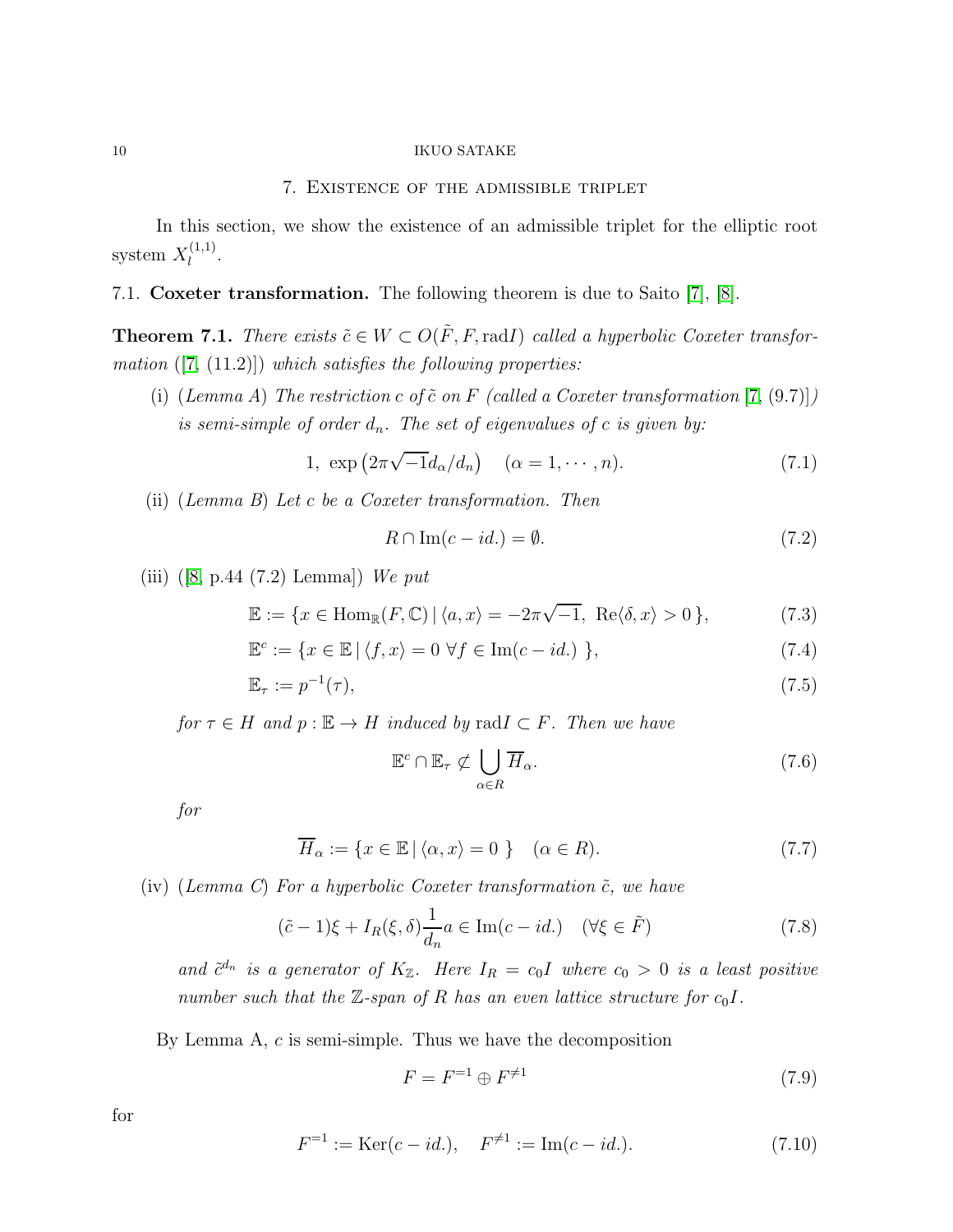GOOD BASIC INVARIANTS FOR ELLIPTIC WEYL GROUPS AND FROBENIUS STRUCTURES 11

We remark that

$$
\mathrm{rad}I \subset F^{-1},\tag{7.11}
$$

because the Coxeter transformation  $c$  is identity on the space radI.

**Proposition 7.2.** (i)  $\exists \lambda \in \tilde{F} \setminus F \text{ s.t.}$ 

$$
\tilde{c}(\lambda) = \lambda - I_R(\lambda, \delta) \frac{1}{d_n} a.
$$
\n(7.12)

(ii) In the decomposition

$$
\tilde{F} = (F^{\neq 1}) \oplus (F^{-1} \oplus \mathbb{R}\lambda). \tag{7.13}
$$

for  $\lambda \in \tilde{F}$  in (i), the action of  $\tilde{c}$  on  $F^{\neq 1}$  is semi-simple and the action of  $\tilde{c}$  on  $F^{-1} \oplus \mathbb{R} \lambda$  is unipotent.

 $(iii)$  Let

$$
\tilde{c} = \tilde{c}^{ss} \cdot \tilde{c}^{unip} \tag{7.14}
$$

be the Jordan dcomposition of semi-simple element and unipotent element.

- (a)  $\tilde{c}^{ss}$ ,  $\tilde{c}^{unip}$  are elements of  $O(\tilde{F}, F, \text{rad}I)$ .
- (b)  $\tilde{c}^{unip}$  is an element of  $K_{\mathbb{R}}$  (see [\(2.1\)](#page-2-0)) and  $(\tilde{c}^{unip})^{d_n}$  is a generator of  $K_{\mathbb{Z}}$ . There exists uniquely a primitive  $d_n$  th root of unity  $\zeta$  such that the action of  $\tilde{c}^{unip}$  on  $f \in S_m^W$  is given by

$$
\tilde{c}^{unip} \cdot f = \zeta^{-m} f \tag{7.15}
$$

(c) The eigenvalues of the action of  $\tilde{c}^{ss}$  on  $\tilde{F}$  is given by

$$
\zeta^{d_1}, \cdots, \zeta^{d_n}, 1, 1 \tag{7.16}
$$

Proof. We prove (i). By Lemma C, for any  $\xi \in \tilde{F} \setminus F$ , there exists  $x \in F$  s.t.

$$
(\tilde{c} - 1)(\xi) + I_R(\xi, \delta) \frac{1}{d_n} a = (c - 1)x.
$$

Then by  $I_R(x, b) = 0$ , we have

$$
(\tilde{c} - 1)(\xi - x) + I_R(\xi - x, \delta)\frac{1}{d_n}a = 0.
$$

Put  $\lambda := \xi - x$ . Then we have the result.

For (ii),  $\tilde{c}$  acts on  $F^{-1} \oplus \mathbb{R} \lambda$  because  $a \in \text{rad} I \subset F^{-1}$ .

For (iii), we have

$$
\tilde{c}^{ss} = \begin{cases}\n\tilde{c} & \text{on } F^{\neq 1} \\
id. & \text{on } F^{-1} \oplus \mathbb{R}\lambda,\n\end{cases}\n\tilde{c}^{unip} = \begin{cases}\nd. & \text{on } F^{\neq 1} \\
\tilde{c} & \text{on } F^{-1} \oplus \mathbb{R}\lambda.\n\end{cases}
$$
\n(7.17)

Then the assertions are obtained by (i) and Lemma A.  $\Box$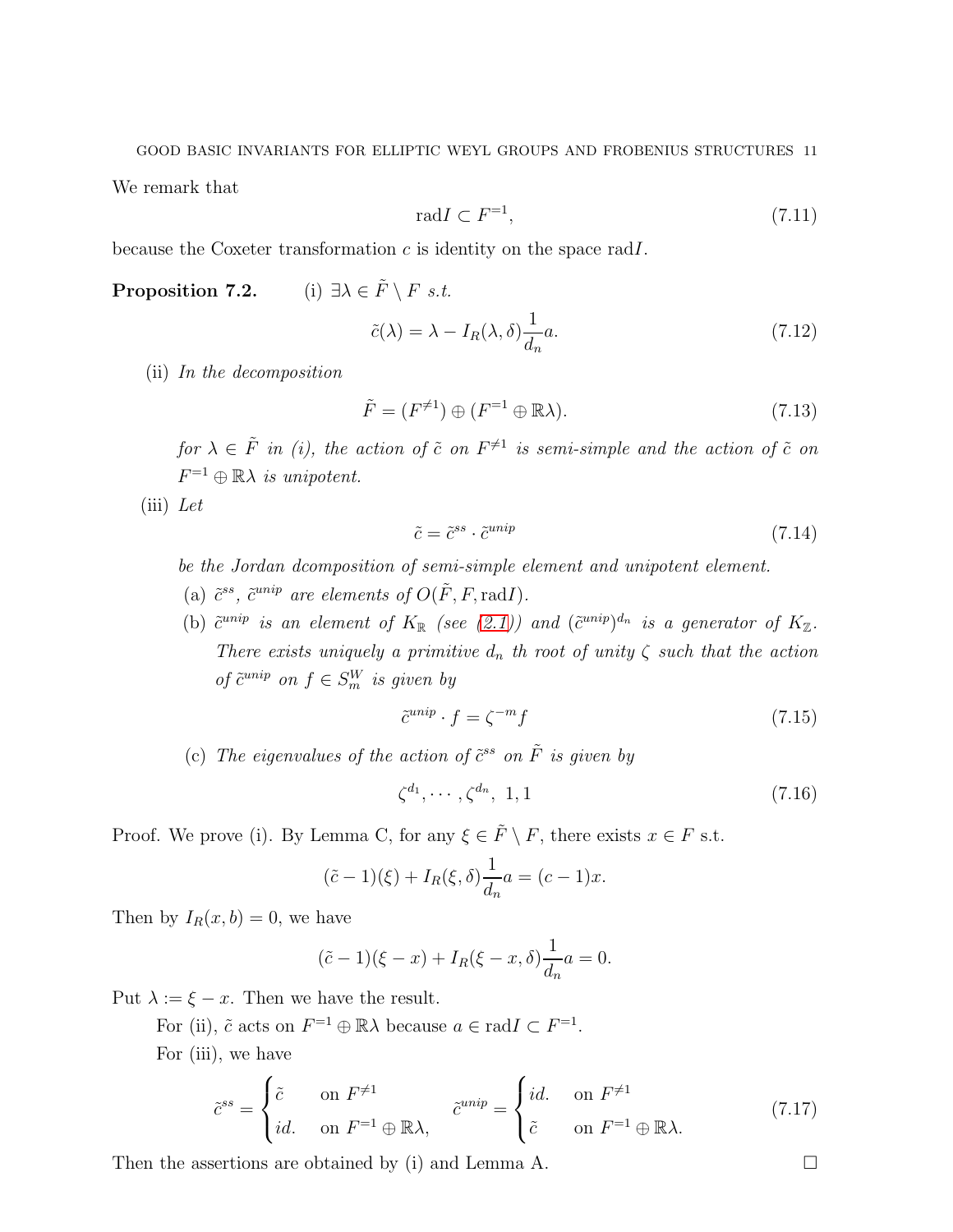## <span id="page-11-0"></span>7.2. Fixed point set and Codimension.

Definition 7.3. For  $\pi: Y \to H$ , we define the fixed point set for the action of  $\tilde{c}^{ss}$  by

$$
Y_0 := \{ x \in Y \mid \tilde{c}^{ss} x = x \}. \tag{7.18}
$$

Definition 7.4. For a marked elliptic root system  $(R, G)$ , the codimension is defined as follows.

$$
cod(R, G) := \# \{ 1 \le \alpha \le n \, | \, d_{\alpha} = d_n \} \tag{7.19}
$$

Proposition 7.5. We have the following results.

(i)

$$
Y_0 = \{x \in Y \mid \langle x, y \rangle = 0 \,\,\forall y \in \text{Im}(\tilde{c}^{ss} - id.)\}.
$$
 (7.20)

(ii)

$$
Y_0 = \{ x \in Y \mid \langle x, y \rangle = 0 \,\,\forall y \in F^{\neq 1} \}. \tag{7.21}
$$

(iii)  $\pi : Y \to H$  induces the affine space bundle  $Y_0 \to H$  and the dimension of the fiber is  $\text{cod}(R, G)$ .

Proof. The condition  $\tilde{c}^{ss}x = x$  is equivalent to  $\langle \tilde{c}^{ss}x, z \rangle = \langle x, z \rangle$   $(\forall z \in \tilde{F})$ . The latter is equivalent to  $\langle x, (\tilde{c}^{ss})^{-1}z \rangle = \langle x, z \rangle$   $(\forall z \in \tilde{F})$ . Since  $\tilde{c}^{ss} : \tilde{F} \to \tilde{F}$  is an isomorphism, we have (i).

Since  $\text{Im}(\tilde{c}^{ss} - id.) = \text{Im}(c - id.) = F^{\neq 1}$ , we have (ii).

For (iii), the former part is a direct consequence of (ii). By Lemma A, we have

$$
cod(R, G) + 1 = dim F^{-1}.
$$
\n(7.22)

Then the dimension of the fiber of  $Y_0 \to H$  is

$$
(\dim \tilde{F} - 2) - \dim F^{\neq 1} = (\dim F - 1) - \dim F^{\neq 1}
$$
\n(7.23)

$$
= \dim F^{-1} - 1 \tag{7.24}
$$

$$
= \operatorname{cod}(R, G). \tag{7.25}
$$

Remark 7.6. We prepare the notion of codimension for the marked elliptic root system which is introduced in [\[8\]](#page-25-1). It is defined in [\[8\]](#page-25-1) by exponents, however we define it by the degrees of a set of basic invariants.

Remark 7.7. The space  $Y_0$  is too large for the study of Taylor expansion, in other word, the space  $F^{\neq 1}$  is too small. In [\(7.36\)](#page-13-0), we shall construct an enhancement of  $F^{\neq 1}$ . Then this gives an admissible triplet and enables us to construct the smaller subspace of  $Y_0$  as  $L^{\perp}$  of an admissible triplet.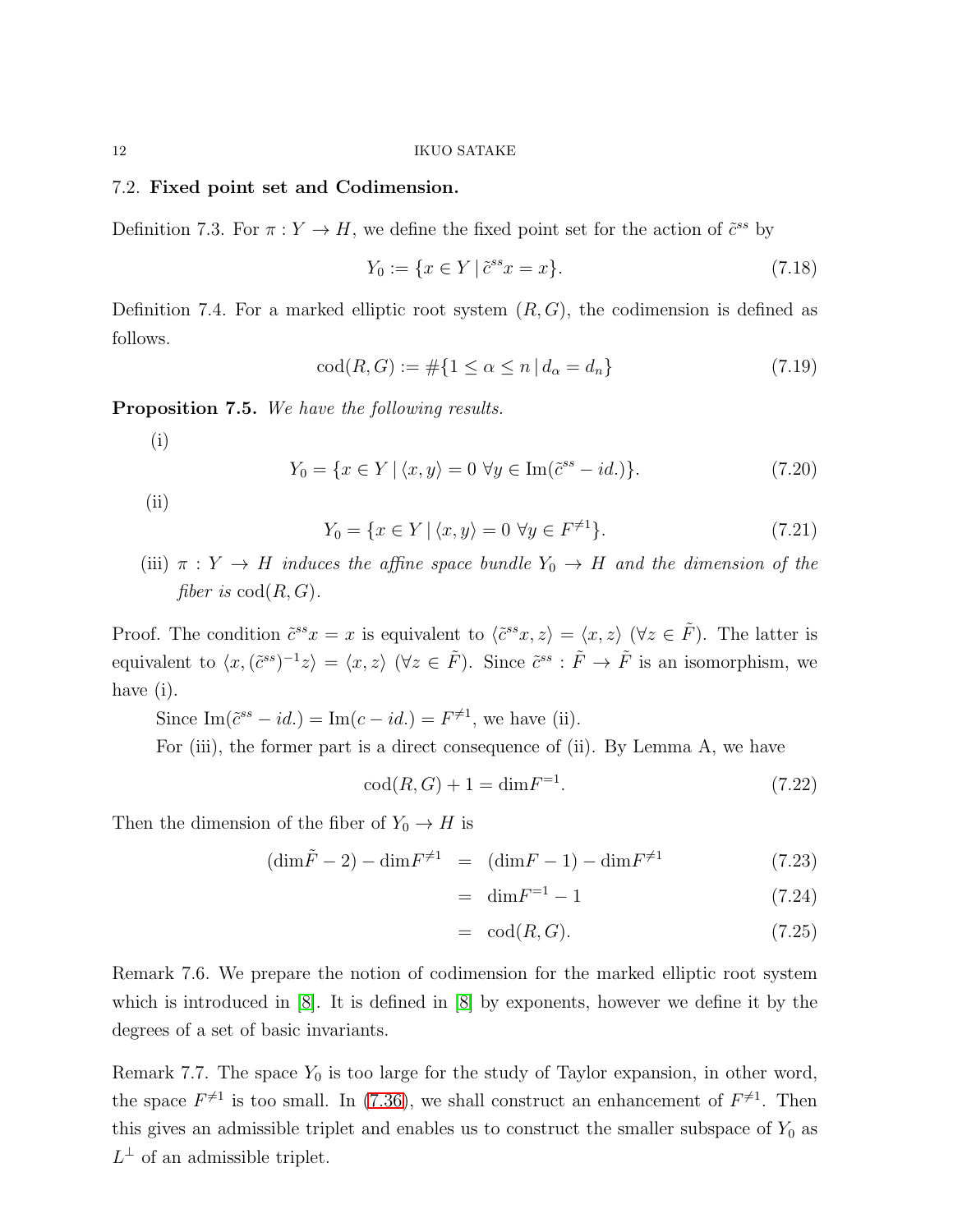7.3. **Regular point.** By Theorem [7.1\(](#page-9-0)iii), we take  $z \in \mathbb{E}^c \cap \mathbb{E}_{\tau}$  such that  $z \notin \bigcup_{\alpha \in R} \overline{H}_{\alpha}$ . We put

$$
F_z: F^{-1} \to \mathbb{C}, x \mapsto \langle z, x \rangle. \tag{7.26}
$$

Since the restriction of  $F_z$  on radI gives an isomorphism, we have

$$
F^{-1} = L_0 \oplus \text{rad}I \tag{7.27}
$$

for

$$
L_0 := \{ x \in F^{-1} \mid \langle z, x \rangle = 0 \}.
$$
 (7.28)

We have a decomposition

$$
F = F^{\neq 1} \oplus (L_0 \oplus \text{rad}I). \tag{7.29}
$$

The following proposition is an enhancement of Lemma B:

<span id="page-12-1"></span>Proposition 7.8. We have

$$
(F^{\neq 1} \oplus L_0) \cap R = \emptyset. \tag{7.30}
$$

Proof. We assume that  $\alpha \in F^{\neq 1} \oplus L_0$  for some  $\alpha \in R$ . Then we have

<span id="page-12-0"></span>
$$
\alpha = f + l \quad (f \in F^{\neq 1}, \ l \in L_0). \tag{7.31}
$$

Since  $z \notin \bigcup_{\alpha \in R} \overline{H}_{\alpha}$ , we have  $\langle \alpha, z \rangle \neq 0$ . By  $z \in \mathbb{E}^c$ ,  $\langle f, z \rangle = 0$ . By definition of  $L_0$ ,  $\langle l, z \rangle = 0$ . This contradicts to [\(7.31\)](#page-12-0).

## 7.4. Construction of an admissible triplet. In the decomposition

$$
F = F^{\neq 1} \oplus L_0 \oplus \text{rad}I,\tag{7.32}
$$

each subspace is stable under the action of the Coxeter transformation because  $L_0$  is a subspace of  $F^{-1}$  and any subspace of  $F^{-1}$  is stable. We put

$$
(F^{\neq 1} \oplus L_0)^{\perp} := \{ x \in \tilde{F} \mid \tilde{I}(x, y) = 0 \,\,\forall y \in F^{\neq 1} \oplus L_0 \,\}.
$$
 (7.33)

Since  $\tilde{c}$  preserves  $\tilde{I}$ ,  $(F^{\neq 1} \oplus L_0)^{\perp}$  is stable under the action of  $\tilde{c}$ . We remark that

$$
\text{rad}I \subset (F^{\neq 1} \oplus L_0)^{\perp}.\tag{7.34}
$$

Also we have

$$
\tilde{F} = F^{\neq 1} \oplus L_0 \oplus (F^{\neq 1} \oplus L_0)^{\perp}
$$
\n(7.35)

because  $\tilde{I}$  on  $F^{\neq 1} \oplus L_0$  is positive definite. We remark that the signature of  $\tilde{I}$  on  $(F^{\neq 1} \oplus L_0)^{\perp}$ is  $(1, 1, 1)$  because the signature of  $\tilde{I}$  on  $\tilde{F}$  is  $(n, 1, 1)$  and the signature of  $\tilde{I}$  on  $F^{\neq 1} \oplus L_0$ is  $(n-1,0,0)$ .

Then for any  $r \in \mathbb{R}$ , we could take  $\lambda_r \in (F^{\neq 1} \oplus L_0)^{\perp} \setminus \text{rad}I$  such that  $\tilde{I}(\lambda_r, \lambda_r) = r$ .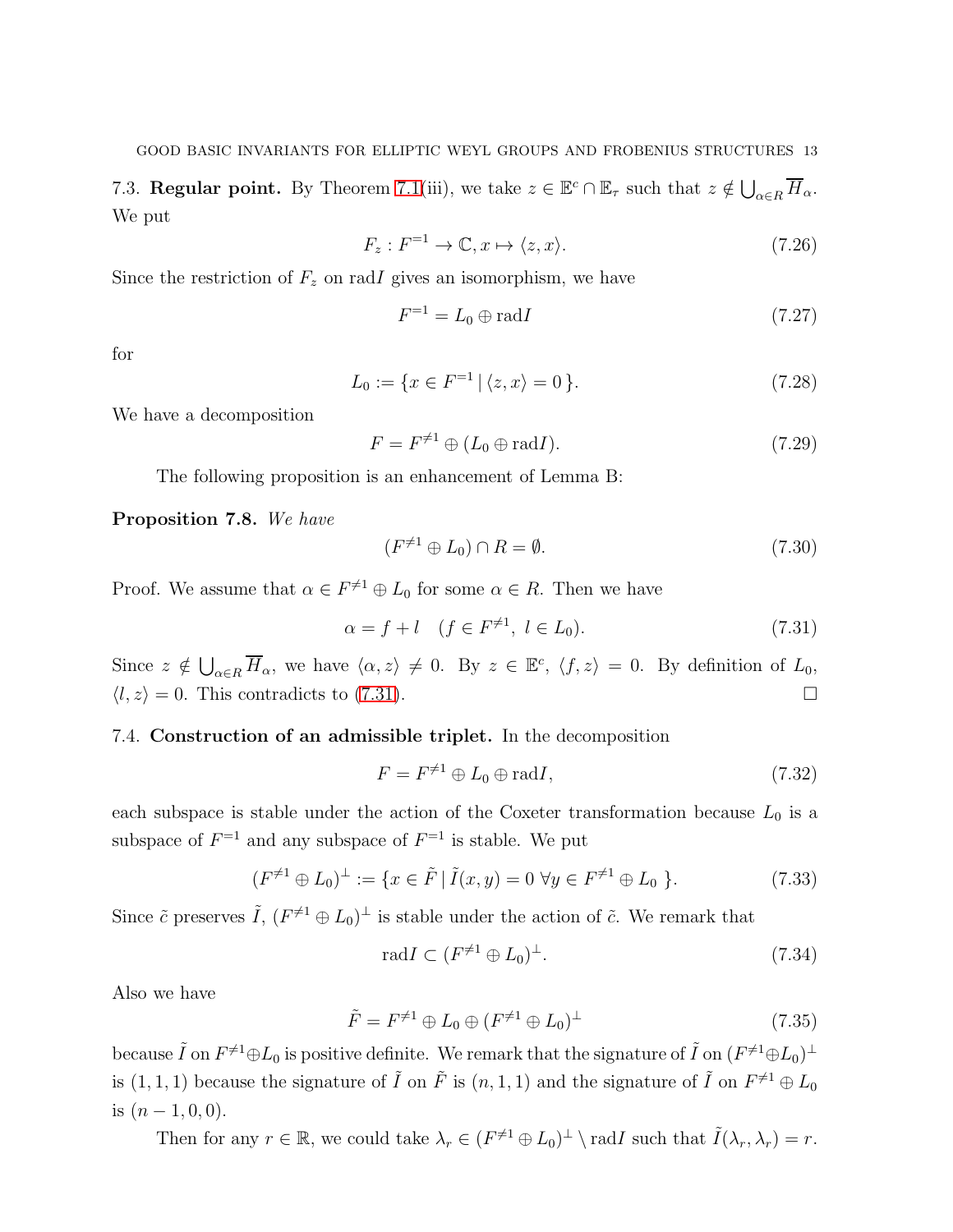Definition 7.9. For any  $r \in \mathbb{R}$ , we put

<span id="page-13-0"></span>
$$
L(r) := F^{\neq 1} \oplus L_0 \oplus \mathbb{R}\lambda_r. \tag{7.36}
$$

**Theorem 7.10.** Let  $\zeta$  be a primitive  $d_n$ -th root of unity defined in Proposition 7.2 (iii). Then the triplet

$$
(\tilde{c}^{ss}, \zeta, L(r))\tag{7.37}
$$

gives an admissible triplet and the signature of  $(\tilde{c}^{ss}, \zeta, L(r))$  is  $((n-1)+1, 0, 0), (n-1, 1, 0),$  $(n-1, 0, 1)$  according to  $r > 0$ ,  $r = 0$ ,  $r < 0$ .

Proof. We have

$$
L(r) \cap R = \emptyset
$$

because if  $\alpha \in R$  is an element of  $L_r$ , then  $\alpha = f + c\lambda_r$  for some  $f \in F^{\neq 1} \oplus L_0$  and  $c \in \mathbb{R}$ . By the projection  $p: \tilde{F} \to \tilde{F}/F$ ,  $p(\alpha) = 0$  and  $p(f) = 0$  by  $R \subset F$  and  $F^{\neq 1} \oplus L_0 \subset F$ . Then  $p(c\lambda_r) = 0$ . Since  $p(\lambda_r) \neq 0$ , we have  $c = 0$ . Then  $\alpha \in F^{\neq 1} \oplus L_0$  which contradicts to Proposition [7.8.](#page-12-1)

We prove the condition (ii) of admissibility. Since  $\tilde{c}^{ss} = (\tilde{c}^{unip})^{-1} \cdot \tilde{c}$  and  $\tilde{c} \in W$ , we have

$$
\tilde{c}^{ss} \cdot f = [(\tilde{c}^{unip})^{-1} \cdot \tilde{c}] \cdot f = (\tilde{c}^{unip})^{-1} \cdot f = \zeta^{d_m} f
$$

for  $f \in S_m^W$  by Proposition 7.2(iii).

The other part are direct consequence of the construction of  $(\tilde{c}^{ss}, \zeta, L(r))$ .

#### 8. Frobenius manifold

In this section, we remind the notion of Frobenius manifold for the elliptic root system of codimension 1 (i.e.  $d_{n-1} < d_n$ ).

8.1. **Euler field.** Let  $x^1, \dots, x^n$  be a set of basic invariants with degrees  $d_1 \leq \dots \leq d_n$  $d_{n-1} \leq d_n$ . We put

<span id="page-13-2"></span>
$$
x^{0} := \delta/(-2\pi\sqrt{-1}), \quad d_{0} := 0.
$$
\n(8.1)

The Euler field  $E$  introduced in  $(2.2)$  satisfies

$$
Ex^{\alpha} = d^{\alpha} x^{\alpha} \quad (0 \le \alpha \le n).
$$

Then the Euler field  $E$  descends to

<span id="page-13-1"></span>
$$
E = \sum_{\alpha=0}^{n} d_{\alpha} x^{\alpha} \frac{\partial}{\partial x^{\alpha}} : \Omega_{S^{W}} \to S^{W}, \qquad (8.2)
$$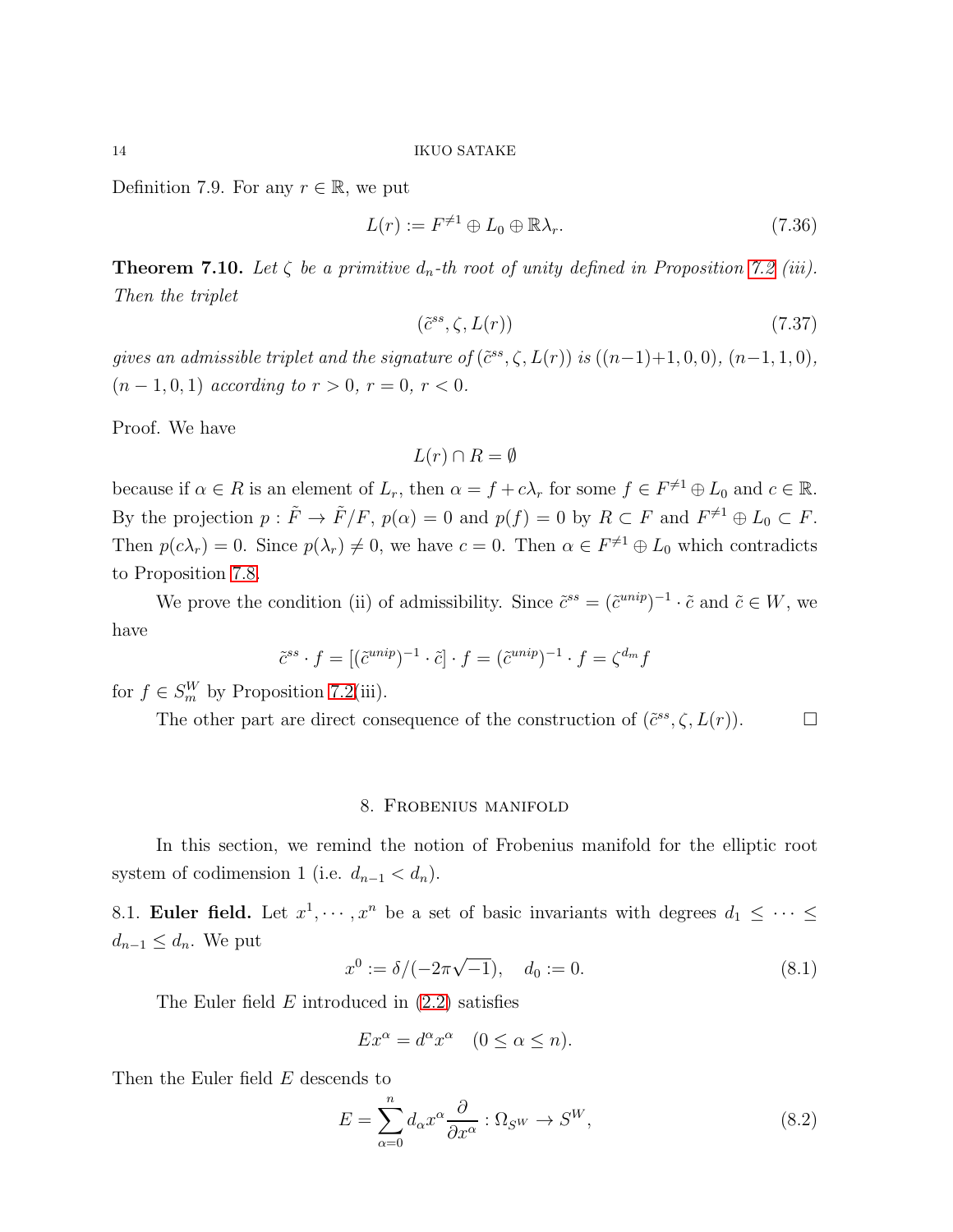#### GOOD BASIC INVARIANTS FOR ELLIPTIC WEYL GROUPS AND FROBENIUS STRUCTURES 15

where  $\Omega_{\mathcal{S}^W}$  a module of differentials. We define the normalized Euler field  $E_{\text{norm}}$  by

$$
E_{\text{norm}} := \frac{1}{d_n} E : \Omega_{S^W} \to S^W. \tag{8.3}
$$

8.2. Intersection form. Let  $z^0, \dots, z^n$  be a lift of a C-basis of  $\tilde{F}/\mathbb{R}a$  by the projection  $\tilde{F} \to \tilde{F}/\mathbb{R}a$ . Then the set  $z^0, \dots, z^n$  gives a coordinate system of Y. By the W-invariance of  $\tilde{I}$ , we have

$$
\tilde{I}(dx^{\alpha}, dx^{\beta}) = \sum_{\gamma_1, \gamma_2 = 0}^{n} \frac{\partial x^{\alpha}}{\partial z^{\gamma_1}} \frac{\partial x^{\beta}}{\partial z^{\gamma_2}} \tilde{I}(z^{\gamma_1}, z^{\gamma_2}) \in S^W
$$
\n(8.4)

for  $0 \leq \alpha, \beta \leq n$ . Then we have the  $S^W$ -bilinear form

$$
\tilde{I}: \Omega_{S^W} \otimes_{S^W} \Omega_{S^W} \to S^W. \tag{8.5}
$$

We remark that  $\tilde{I}(dx^0) : \Omega_{SW} \to S^W, \omega \mapsto \tilde{I}(dx^0, \omega)$  gives

<span id="page-14-2"></span>
$$
\tilde{I}(dx^0) = \frac{1}{-2\pi\sqrt{-1}}E
$$
\n(8.6)

where  $E$  is a Euler field  $(8.2)$ .

8.3. **Frobenius structure.** We assume that the degrees  $d_1 \leq \cdots \leq d_n$  of a set of basic invariants  $x^1, \cdots, x^n$  satisfies

<span id="page-14-0"></span>
$$
d_{n-1} < d_n. \tag{8.7}
$$

This condition is called codimension 1 in Saito [\[8\]](#page-25-1). This condition is satisfied if and only if  $X_l^{(1,1)} = D_4^{(1,1)}$  $A_4^{(1,1)}, E_6^{(1,1)}, E_7^{(1,1)}, E_8^{(1,1)}, F_4^{(1,1)}, G_2^{(1,1)}$  for  $X_l^{(1,1)}$  $\iota^{(1,1)}$  cases.

Under this condition, the Frobenius structure for  $S<sup>W</sup>$  is constructed by Saito [\[8\]](#page-25-1) and Satake [\[9\]](#page-25-2) (see also [\[3\]](#page-25-8)).

<span id="page-14-1"></span>**Theorem 8.1.** We assume the condition [\(8.7\)](#page-14-0). For any  $c\tilde{I}$  with  $c \in \mathbb{C}^*$ , there exist the  $S^W$  $non-degenerate \ symmetric \ bilinear \ form \ (called \ metric) \ g : Der(S^W) \otimes_{S^W} Der(S^W) \to S^W$ and  $S^W$  symmetric bilinear form (called multiplication)  $\circ$  :  $Der(S^W) \otimes_{S^W} Der(S^W) \rightarrow$  $Der(S^{W})$  on  $Der(S^{W})$ , global unit field  $e: \Omega_{S^{W}} \to S^{W}$ , satisfying the following conditions:

- (i) the metric is invariant under the multiplication, i.e.  $g(X \circ Y, Z) = g(X, Y \circ Z)$ for the vector field  $X, Y, Z: \Omega_{S^W} \to S^W$ ,
- (ii) (potentiality) the (3, 1)-tensor  $\nabla \circ$  is symmetric (here  $\nabla$  is the Levi-Civita connection of the metric), i.e.  $\nabla_X (Y \circ Z) - Y \circ \nabla_X (Z) - \nabla_Y (X \circ Z) + X \circ \nabla_Y (Z) [X, Y] \circ Z = 0$ , for the vector field  $X, Y, Z : \Omega_{S^W} \to S^W$ ,
- (iii) the metric  $q$  is flat,
- (iv) e is a unit field and it is flat, i.e.  $\nabla e = 0$ ,
- (v) the Euler field  $E_{\text{norm}}$  satisfies  $Lie_{E_{\text{norm}}}(\circ) = 1 \cdot \circ$ , and  $Lie_{E_{\text{norm}}}(g) = 1 \cdot g$ ,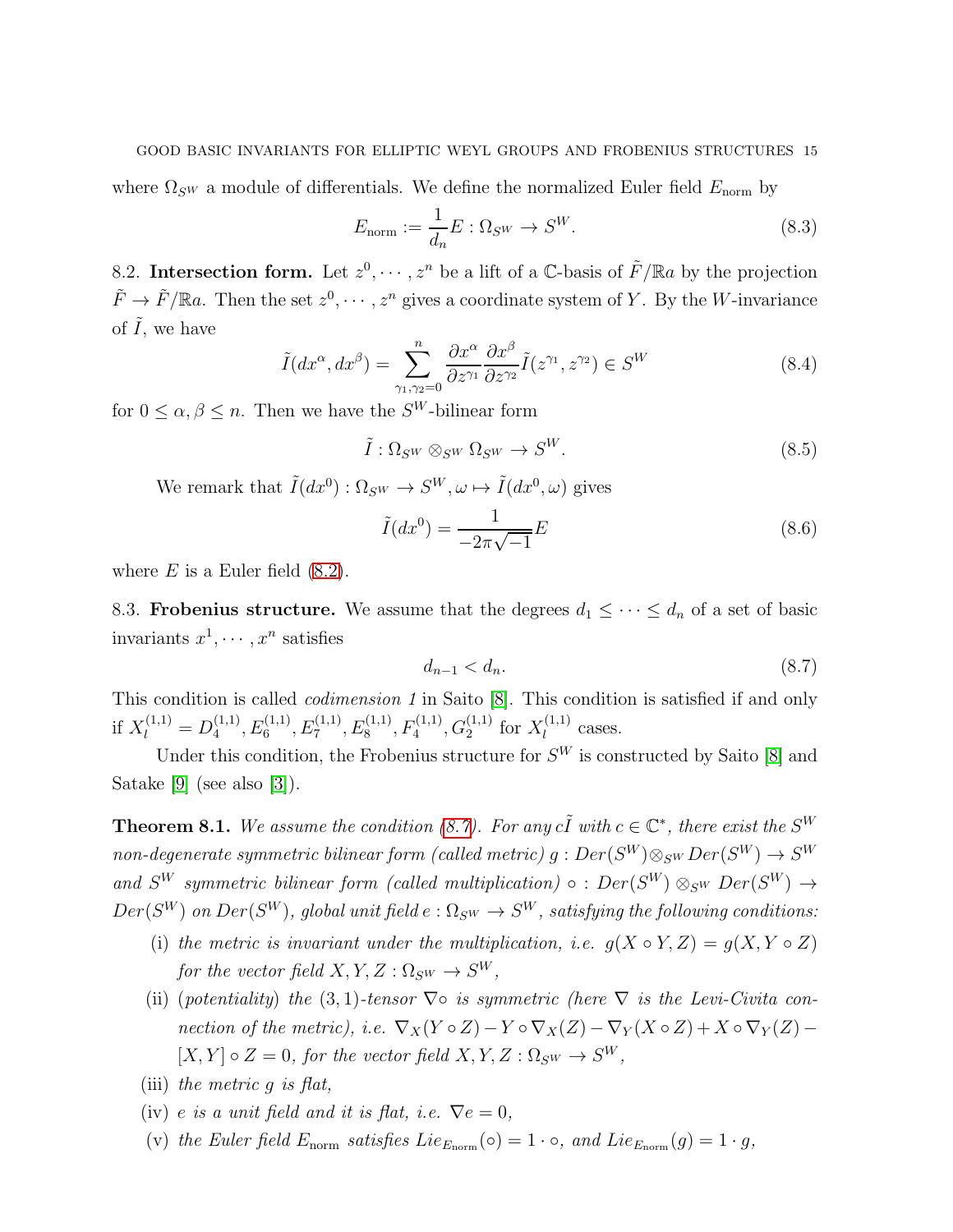(vi) the intersection form coincides with  $c\tilde{I}: g(E_{\text{norm}}, g^*(\omega) \circ g^*(\omega')) = c\tilde{I}(\omega, \omega')$  for 1-forms  $\omega, \omega' \in \Omega_{\mathcal{S}^W}$  and  $g^* : \Omega_{\mathcal{S}^W} \to Der(\mathcal{S}^W)$  is the isomorphism induced by g.

**Theorem 8.2.** For  $c \in \mathbb{C}^*$ ,  $(c^{-1} \circ, ce, c^{-1}g)$  also satisfy the conditions Theorem [8.1.](#page-14-1) If  $(\circ', e', g')$  satisfy conditions Theorem [8.1,](#page-14-1) then there exists  $c \in \mathbb{C}^*$  such that  $(\circ', e', g') =$  $(c^{-1} \circ, ce, c^{-1}g)$ . In particular the Levi-Civita connection  $\nabla$  is unique and the vector space

<span id="page-15-0"></span>
$$
V := \mathbb{C}e \tag{8.8}
$$

does not depend on the choice of e.

The metric g could be constructed from  $c\tilde{I}$  and e as follows.

<span id="page-15-2"></span>**Proposition 8.3.** For 1-forms  $\omega, \omega' \in \Omega_{\mathcal{S}^W}$ , we have

$$
g(g^*(\omega), g^*(\omega')) = Lie_e(c\tilde{I})(\omega, \omega').
$$
\n(8.9)

8.4. Characterization of the unit. For the module of derivations  $Der(S^W)$  of  $S^W$ , the grading

$$
Der(S^{W}) = \bigoplus_{m \in \mathbb{Z}} Der(S^{W})_{m}, \quad \frac{\partial}{\partial x^{\alpha}} \in Der(S^{W})_{-d_{\alpha}} \quad (0 \le \alpha \le n)
$$
 (8.10)

is induced by the grading of  $S^W = \bigoplus_{m \in \mathbb{Z}} S_m^W$  and we see that the lowest degree part is a  $F(H)$ -free module of rank 1 and

$$
Der(S^{W})(-d_{n}) = F(H)\frac{\partial}{\partial x^{n}}
$$
\n(8.11)

by [\(8.7\)](#page-14-0).

The space V has the following characterization (for a proof, Saito  $[8]$  and Satake  $[9]$ , Proposition 4.2..

<span id="page-15-1"></span>**Proposition 8.4.** This space V introduced in  $(8.8)$  has the following characterizations:

(i)

$$
V = \{ \delta \in Der(S^W)_{-d_n} \mid \nabla \delta = 0 \}. \tag{8.12}
$$

(ii)

$$
V = \{ \delta \in Der(S^W)_{-d_n} \mid (\delta)^2 \tilde{I}(\omega, \omega') = 0 \quad \forall \omega, \omega' \in \Omega_{S^W}^{\delta} \},
$$
(8.13)

where 
$$
\Omega_{SW}^{\delta} := \{ \omega \in \Omega_{SW} \mid Lie_{\delta} \omega = 0 \}.
$$
 (8.14)

We interprete it by a set of basic invariants  $x^1, \dots, x^n$ :

**Proposition 8.5.** For  $x^0 = \delta/(-2\pi\sqrt{-1})$  defined in [\(8.1\)](#page-13-2) and a set of basic invariants  $x^1, \dots, x^n$ , the following conditions are equivalent: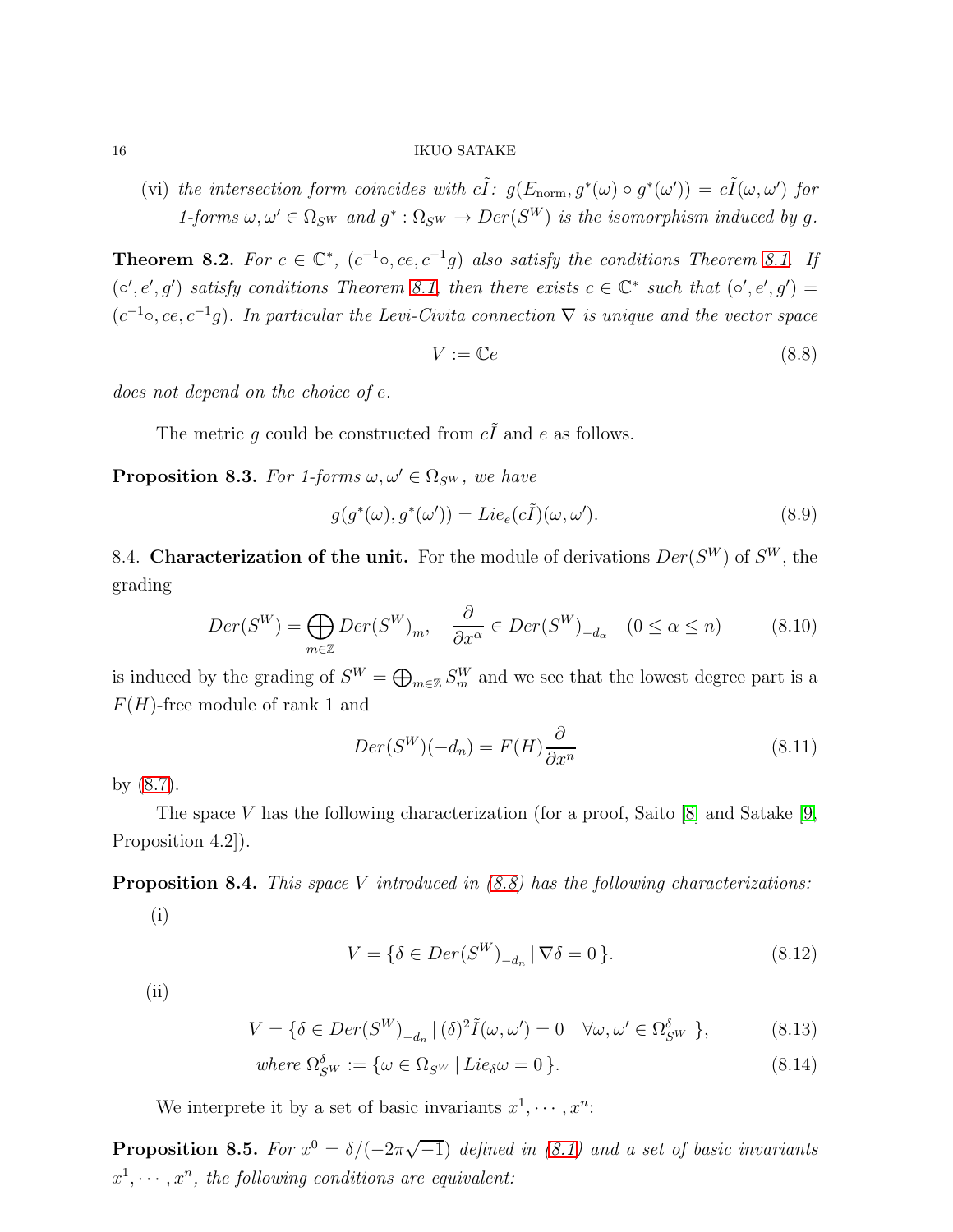- (i)  $\partial/\partial x^n \in V$ .
- (ii)  $\left(\partial/\partial x^n\right)^2 \tilde{I}(dx^n, dx^n) = 0.$

Proof. We first remark that if  $\alpha$  or  $\beta$  is not n, then

$$
\tilde{I}(dx^{\alpha}, dx^{\beta}) \in \bigoplus_{m=0}^{2d_n-1} S_m^W.
$$

Thus  $(\partial/\partial x^n)^2 \tilde{I}(dx^\alpha, dx^\beta) = 0$  Then (i) is equivalent to  $(\partial/\partial x^n)^2 \tilde{I}(dx^\alpha, dx^\beta) = 0$  for all  $0 \le \alpha, \beta \le n$  and they are equivalent to (ii).

#### 9. Good basic invariants for codimension 1 cases

In this section, we consider the eliptic root system of codimension 1 (i.e.  $d_{n-1} < d_n$ ). We fix an admissible triplet  $(g, \zeta, L)$  of signature  $(n - 1, 1, 0)$  (zero type).

9.1. Admissible triplet for codimension 1 cases. We remind that  $d_0 = 0$  [\(8.1\)](#page-13-2). By the codimension 1 assumption that  $d_{n-1} < d_n$ , we have a duality:

<span id="page-16-0"></span>
$$
d_{\alpha} + d_{n-\alpha} = d_n \quad (0 \le \alpha \le n). \tag{9.1}
$$

For an admissible triplet  $(g, \zeta, L)$  of signature  $(n - 1, 1, 0)$  (zero type), we have the following Proposiiton.

## <span id="page-16-2"></span>Proposition 9.1. By the decomposition

$$
\tilde{F} = \text{rad}I \oplus (L \cap F) \oplus (L \cap F)^{\perp}
$$

obtained by [\(3.1\)](#page-3-2) and [\(6.3\)](#page-8-0), we take a basis  $z^0, z^1, \dots, z^n$  of  $(L \oplus \mathbb{R}\delta) \otimes_{\mathbb{R}} \mathbb{C}$  such that  $z^0 = \delta/(-2\pi\sqrt{-1}), z^n \in (L \cap F)^{\perp}, z^1, \cdots, z^{n-1} \in L \cap F$  with

<span id="page-16-3"></span>
$$
I(z^{\alpha}, z^{\beta}) = \delta_{\alpha+\beta,n},\tag{9.2}
$$

$$
g \cdot z^{\alpha} = \zeta^{d_{\alpha}} z^{\alpha}.
$$
\n(9.3)

We have

<span id="page-16-1"></span>
$$
\frac{\partial}{\partial z^n} = \frac{1}{-2\pi\sqrt{-1}}E\tag{9.4}
$$

where  $E$  is a Euler field  $(2.2)$ .

Proof. Since  $g \in O(F, F, \text{rad}I)$  and g acts on  $L, g$  acts on  $L \cap F$  and on its orthogonal complement  $(L \cap F)^{\perp}$  defined in [\(6.2\)](#page-8-1). We study the eigenvalues of g on these spaces.

First we show that the eigenvalues g on  $(L \cap F)^{\perp}$  is  $\zeta^{d_n} = 1$ . Since  $\dim(L \cap F)^{\perp} = 1$ , we take  $0 \neq \xi \in (L \cap F)^{\perp}$ . Then  $g\xi = c_0\xi$  for some  $c_0 \in \mathbb{C}$ . Since  $\xi \in \tilde{F} \setminus F$ ,  $\tilde{I}(b,\xi) \neq 0$ . By  $\tilde{I}(g \cdot b, g \cdot \xi) = \tilde{I}(b, \xi)$ , we have  $c_0 = 1 = \zeta^{d_n}$ .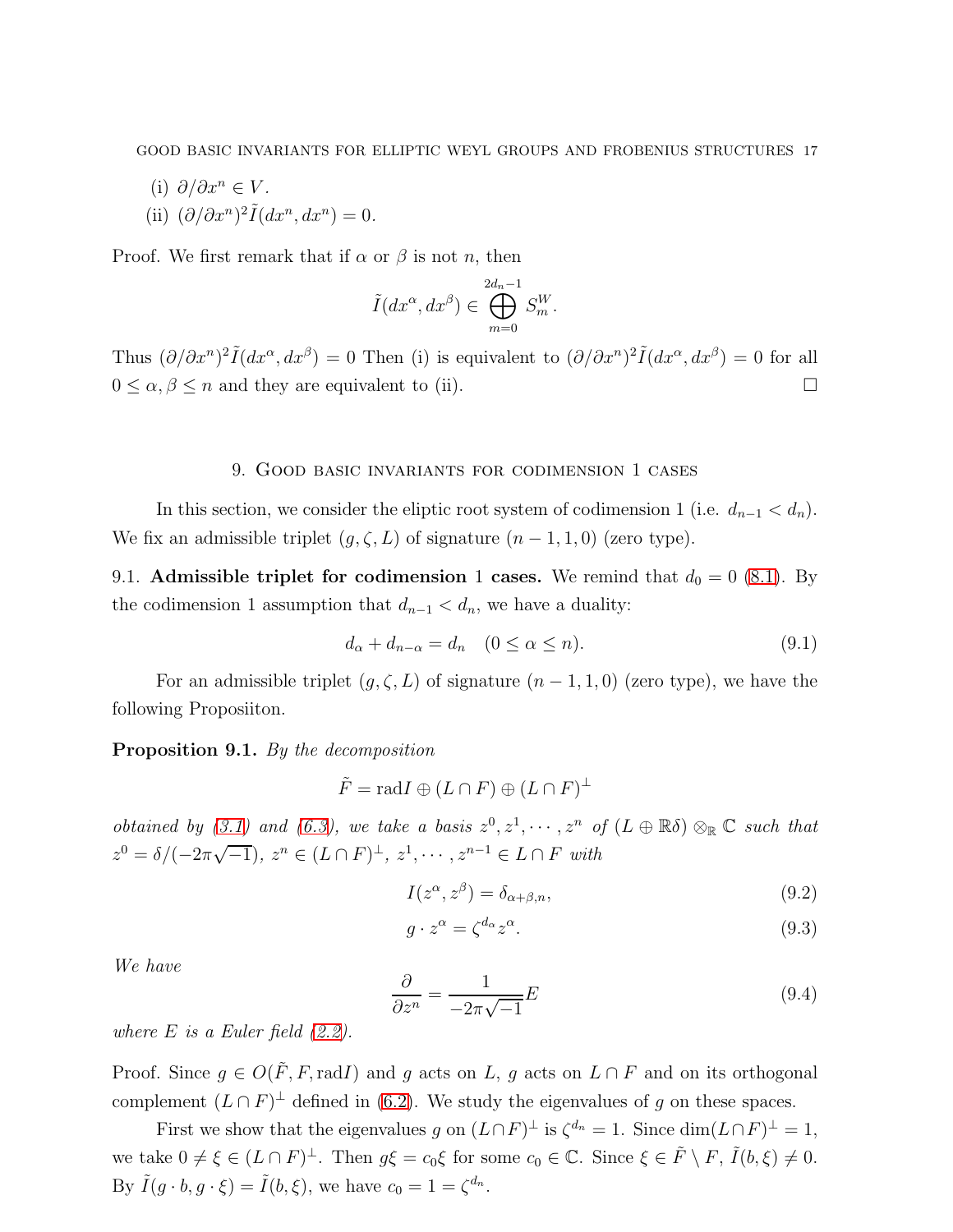Then by the condition of admissibility (Definition [3.1\(](#page-3-0)iii)), the eigenvalues of g on  $L \cap F$  is  $\zeta^{d_1}, \cdots, \zeta^{d_{n-1}}$ .

By the duality [\(9.1\)](#page-16-0), we could take  $z^1, \dots, z^{n-1} \in L \cap F$  such that  $g \cdot z^{\alpha} = \zeta^{d_{\alpha}} z^{\alpha}$ and  $\tilde{I}(z^{\alpha}, z^{\beta}) = \delta_{\alpha+\beta,n}$  for  $1 \leq \alpha, \beta \leq n-1$ .

Take  $z^0 := \delta/(-2\pi\sqrt{-1})$ . Take  $z^n \in (L \cap F)^{\perp}$  such that  $\tilde{I}(z^0, z^n) = 1$ . Since the signature of L is  $(n-1,1,0)$ , we have  $\tilde{I}(z^n, z^n) = 0$ .

Then we see that  $z^0, \dots, z^n$  satisfies the above conditions.

## 9.2. Property of a set of basic invariants for codimension 1.

**Proposition 9.2.** For a set of basic invariants  $x^1, \dots, x^n$ ,

<span id="page-17-0"></span>
$$
x^{1}|_{L^{\perp}} = \dots = x^{n-1}|_{L^{\perp}} = 0 \tag{9.5}
$$

$$
x^n(q) \neq 0 \quad (\forall q \in L^\perp)
$$
\n
$$
(9.6)
$$

Proof. For [\(9.5\)](#page-17-0), it is shown by [\(3.8\)](#page-4-2). We show [\(9.6\)](#page-17-0). Let  $x^0 = \delta/(-2\pi\sqrt{-1})$  defined in [\(8.1\)](#page-13-2). We put

$$
a^{\alpha,\beta} := \tilde{I}(dx^{\alpha}, dx^{\beta}) \quad (0 \le \alpha, \beta \le n).
$$

Then by  $\tilde{I}(dx^{\alpha}, dx^{\beta}) = \sum_{\gamma_1, \gamma_2=0}^n$  $\partial x^{\alpha}$  $\partial z^{\gamma}$ 1  $\partial x^{\beta}$  $\frac{\partial x^{\beta}}{\partial z^{\gamma_2}} \tilde{I}(\gamma_1, \gamma_2)$ , we have

$$
\det(a^{\alpha,\beta})_{0\leq\alpha,\beta\leq n} = \det(\frac{\partial x^{\alpha}}{\partial z^{\gamma_1}})_{0\leq\alpha,\gamma_1\leq n} \det(\frac{\partial x^{\beta}}{\partial z^{\gamma_2}})_{0\leq\beta,\gamma_2\leq n} \det(\tilde{I}(z^{\gamma_1},z^{\gamma_2}))_{0\leq\gamma_1,\gamma_2\leq n}.
$$

By the Proposition 3.4(ii),  $\det(a^{\alpha,\beta})_{0\leq\alpha,\beta\leq n}$  is not 0 for any  $q\in L^{\perp}$ .

On the other hand,  $\det(a^{\alpha,\beta})_{0\leq\alpha,\beta\leq n}\in S_{d_n(n+1)}^W$ . Thus we could expand

<span id="page-17-1"></span>
$$
\det(a^{\alpha,\beta})_{0\le\alpha,\beta\le n} = \sum_{j=0}^{n+1} A_j(x^n)^j
$$
\n(9.7)

for  $A_j \in F(H)[x^1, \dots, x^{n-1}] \cap S_{d_n(n+1-j)}^W$ . Restricting of the RHS of [\(9.7\)](#page-17-1) on  $q \in L^{\perp}$ , we have

$$
A_{n+1}(q)(x^n(q))^{n+1}
$$

which is not zero. Then we have  $x^n$  $(q) \neq 0.$ 

9.3. Partial normalization of basic invariants. Let  $V$  be a vector space introduced in [\(8.8\)](#page-15-0).

<span id="page-17-2"></span>**Proposition 9.3.** For  $x^0 = \delta/(-2\pi\sqrt{-1})$  defined in [\(8.1\)](#page-13-2) and a set of basic invariants  $x^1, \dots, x^n$ , the following conditions are equivalent:

(i)  $\partial/\partial x^n \in V$ .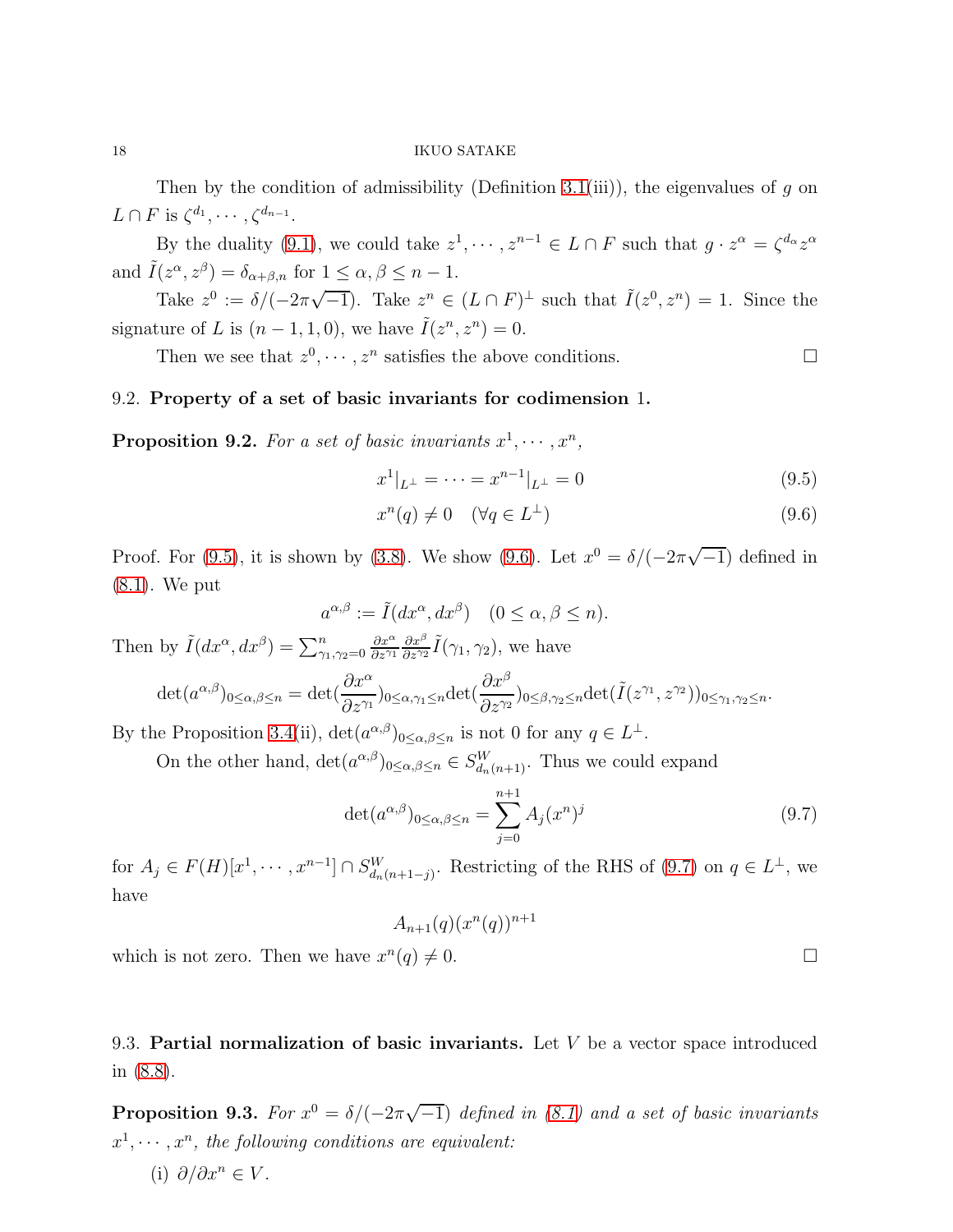- (ii)  $(\partial/\partial x^n)^2 \tilde{I}(dx^n, dx^n) = 0$
- (iii)  $\tilde{I}(dx^n, dx^n)|_{L^{\perp}} = 0$

(iv) 
$$
x^n|_{L^{\perp}}
$$
 is constant.

Proof. We should only prove the equivalence of (ii), (iii) and (iv). Since  $\tilde{I}(dx^n, dx^n) \in S_{2d_n}^W$ , we have

$$
\tilde{I}(dx^n, dx^n) = A(x^n)^2 + B(x^n) + C
$$

with  $A \in S_0^W = F(H)$ ,  $B \in F(H)[x^1, \dots, x^{n-1}] \cap S_{d_n}^W$ ,  $C \in F(H)[x^1, \dots, x^{n-1}] \cap S_{2d_n}^W$ . By  $x^{\alpha}|_{L^{\perp}} = 0$  for  $1 \leq \alpha \leq n-1$ , we have

$$
\tilde{I}(dx^n, dx^n)|_{L^{\perp}} = A(x^n|_{L^{\perp}})^2
$$

Then (ii) is equivalent to  $A = 0$  and it is equivalent to (iii) by  $x^n|_{L^{\perp}} \neq 0$ .

By  $ilde{I}(dx^n, dx^n) = \sum_{\gamma_1, \gamma_2=0}^n$  $\partial x^n$  $\partial z^{\gamma_1}$  $\partial x^n$  $\frac{\partial x^n}{\partial z^{\gamma_2}} \tilde{I}(z^{\gamma_1}, z^{\gamma_2}), \frac{\partial x^n}{\partial z^{\gamma_1}}\Big|_{L^{\perp}} = 0 \text{ if } \gamma_1 \neq 0, n \text{ and } \tilde{I}(z^{\gamma_1}, z^{\gamma_2}) =$  $\delta_{\gamma_1+\gamma_2,n}$ , we have

$$
\tilde{I}(dx^n, dx^n)\Big|_{L^{\perp}} = 2 \left. \frac{\partial x^n}{\partial z^0} \right|_{L^{\perp}} \left. \frac{\partial x^n}{\partial z^n} \right|_{L^{\perp}}.
$$

Since  $\partial/\partial z^n = \frac{1}{z^{n-1}}$  $\frac{1}{-2\pi\sqrt{-1}}E$  by  $(9.4)$ ,  $\frac{\partial x^n}{\partial z^n}\big|_{L^{\perp}} \neq 0$  by  $x^n\big|_{L^{\perp}} \neq 0$ . Also  $\frac{\partial x^n}{\partial z^0}\big|_{L^{\perp}} = \frac{\partial (x^n\big|_{L^{\perp}})}{\partial z^0}$  $\frac{\partial^2 \left(1L \perp \right)}{\partial z^0}$ , the condition  $\tilde{I}(dx^n, dx^n)|_{L^{\perp}} = 0$  is equivalent to  $\frac{\partial(x^n|_{L^{\perp}})}{\partial z^n} = 0$  and this means that  $x^n|_{L^{\perp}}$  is  $\Box$ constant.

<span id="page-18-0"></span>**Corollary 9.4.** For  $x^0 = \delta/(-2\pi\sqrt{-1})$  defined in [\(8.1\)](#page-13-2) and a set of good basic invariants  $x^1, \dots, x^n$  compatible with  $z^1, \dots, z^n \in L$  introduced in Proposition [9.1,](#page-16-2) we have

<span id="page-18-1"></span>
$$
x^n|_{L^\perp} = \frac{-2\pi\sqrt{-1}}{d_n}.\tag{9.8}
$$

Then we have  $\partial/\partial x^n \in V$ .

Proof. Since 
$$
\partial/\partial z^n = \frac{1}{-2\pi\sqrt{-1}}E(9.4),
$$
  

$$
\frac{\partial x^n}{\partial z^n} = \frac{1}{-2\pi\sqrt{-1}}Ex^n = \frac{d_n}{-2\pi\sqrt{-1}}x^n.
$$

Since  $\partial x^n/\partial z^n|_{L^{\perp}} = 1$ , we have  $x^n|_{L^{\perp}} = \frac{-2\pi\sqrt{-1}}{d_n}$ . Then by Proposition [9.3,](#page-17-2) we have  $\partial/\partial x^n \in V$ .

9.4. Flat basic invariants. Let  $\nabla$  be a connection introduced in Theorem [8.1](#page-14-1) which does not depend on the choice of e and  $c\tilde{I}$ .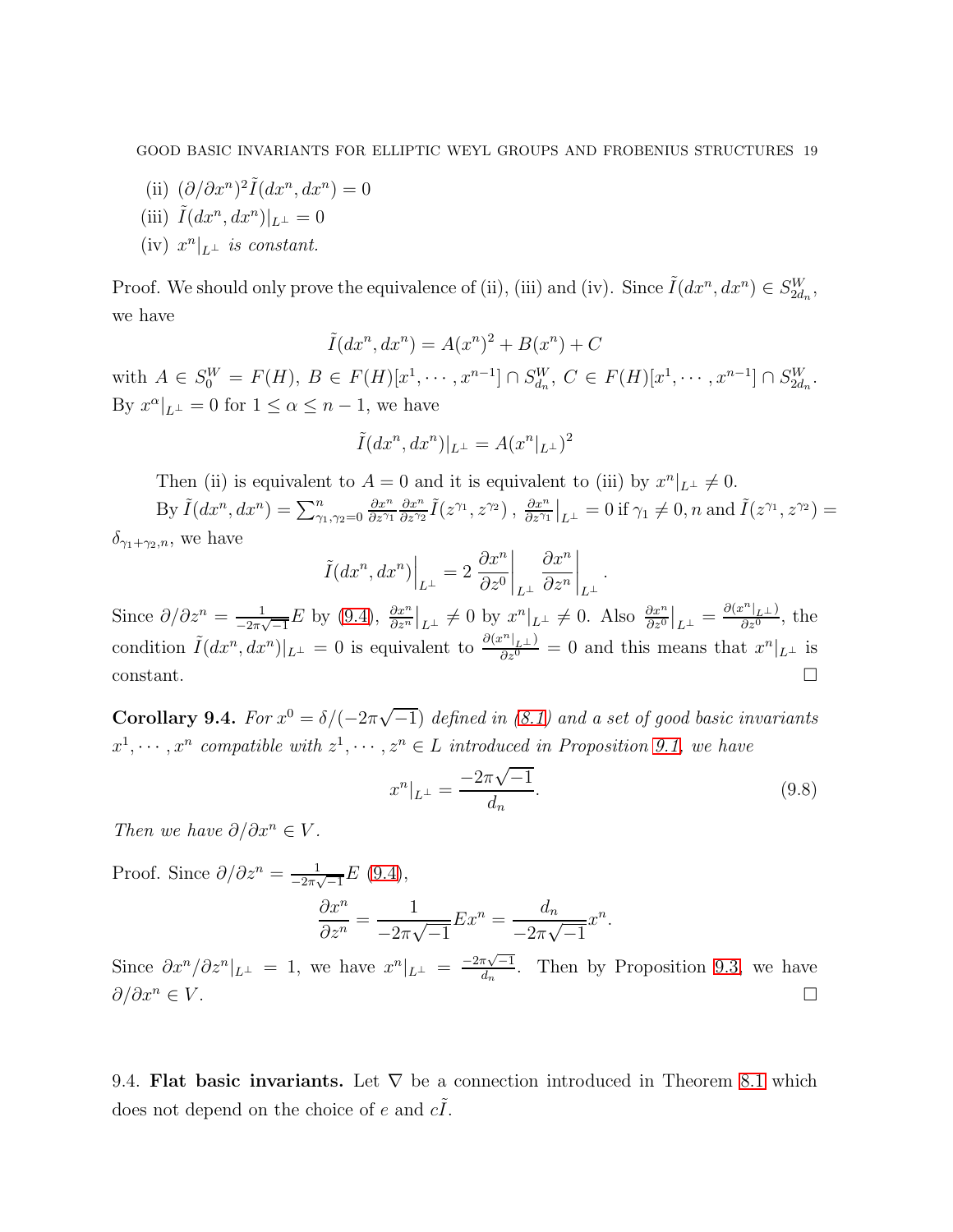Definition 9.5. A set of basic invariants  $x^1, \dots, x^n$  is called flat w.r.t. the Frobenius structure if

$$
\nabla dx^{\alpha} = 0 \quad (1 \le \alpha \le n). \tag{9.9}
$$

Then  $x^0, x^1, \dots, x^n$  with  $x^0 = \delta/(-2\pi\sqrt{-1})$  defined in [\(8.1\)](#page-13-2) gives a flat coordinate system for the Frobenius structure (Saito [\[8\]](#page-25-1), see also Satake [\[9\]](#page-25-2)).

We remark that if a set of basic invariants  $x^1, \dots, x^n$  is flat, then it satisfies the conditions of Proposition [9.3](#page-17-2) because  $\partial/\partial x^n$  is flat, it is an element of V by Proposition [8.4](#page-15-1) (i).

9.5. Frobenius structure via flat basic invariants. We give a description of the multiplication and metric w.r.t. the set of flat basic invariants.

<span id="page-19-1"></span>**Proposition 9.6.** We assume that a set of basic invariants  $x^1, \dots, x^n$  with degrees  $d_1 \leq$  $\cdots \leq d_{n-1} < d_n$  satisfies the conditions of Proposition [9.3.](#page-17-2) Put  $x^0 = \delta/(-2\pi\sqrt{-1})$  defined in [\(8.1\)](#page-13-2). Then a set of basic invariants  $x^1, \dots, x^n$  is flat with respect to the Frobenius strucuture with unit  $\frac{\partial}{\partial x^n}$  and the intersection form  $c\tilde{I}$  if and only if

$$
g^{\alpha,\beta} := \frac{\partial}{\partial x_n} (c\tilde{I}) (dx^{\alpha}, dx^{\beta}) \quad (0 \le \alpha, \beta \le n)
$$
\n(9.10)

are all elements of C.

Then the metric g is described as

<span id="page-19-0"></span>
$$
(g_{\alpha,\beta})_{0 \le \alpha,\beta \le n} := (g(\partial_{\alpha}, \partial_{\beta}))_{0 \le \alpha,\beta \le n} = (g^{\alpha,\beta})_{0 \le \alpha,\beta \le n}^{-1}
$$
(9.11)

and the structure constants  $C^{\gamma}_{\alpha,\beta}$  of the multiplication defined by

$$
\partial_{\alpha} \circ \partial_{\beta} = \sum_{\gamma=0}^{n} C_{\alpha,\beta}^{\gamma} \partial_{\gamma} \quad (0 \le \alpha, \beta \le n)
$$
\n(9.12)

is described by  $(c\tilde{I})(dx^{\alpha}, dx^{\beta})$  as

$$
C_{\alpha,\beta}^{\gamma} = \sum_{\alpha',\beta',\gamma'=0}^{n} g_{\alpha,\alpha'} g_{\beta,\beta'} g^{\gamma,\gamma'} \frac{\partial}{\partial x^{\gamma'}} \left( \frac{d_n}{d_{\alpha'} + d_{\beta'}} (c\tilde{I}) (dx^{\alpha'}, dx^{\beta'}) \right)
$$
(9.13)

for  $0 \leq \alpha, \beta \leq n, \alpha \neq n$ , where we denote

$$
\partial_{\alpha} = \frac{\partial}{\partial x^{\alpha}}, \quad \partial^{\alpha} = \sum_{\alpha'=0}^{n} g^{\alpha, \alpha'} \frac{\partial}{\partial x^{\alpha'}} \quad (0 \le \alpha \le n), \tag{9.14}
$$

(9.15)

For  $\alpha = n$ ,  $C^{\gamma}_{\alpha,\beta} = \delta_{\beta,\gamma}$ .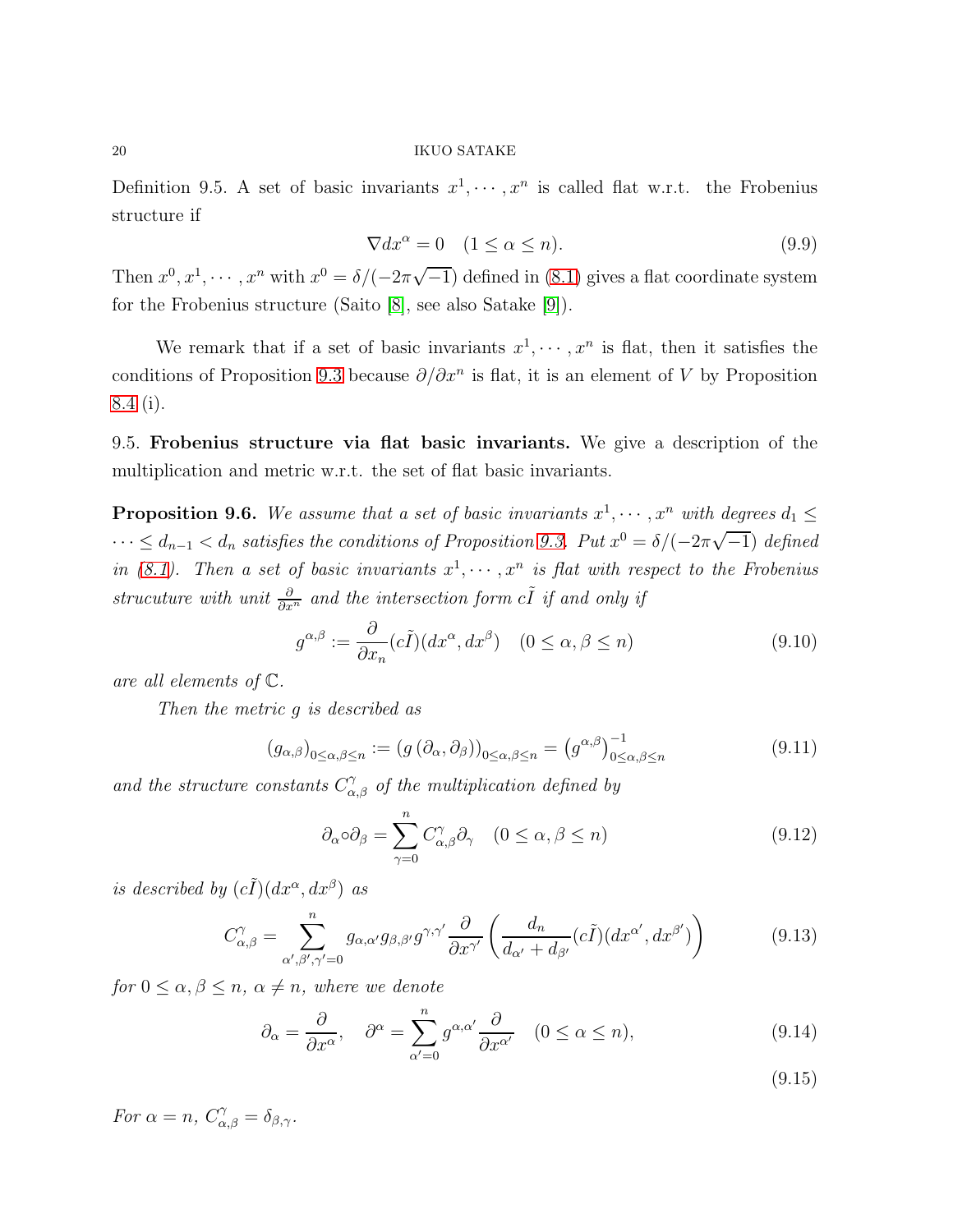Proof. By Proposition [8.3,](#page-15-2) the dual metric of the metric of the Frobenius strucrure is constructed from the unit e and  $c\tilde{I}$  by [\(9.11\)](#page-19-0).

For the construction of the multiplication from  $c\tilde{I}$ , we remind the notion of the Frobenius potential (see Satake [\[10\]](#page-26-2)). The Frobenius potential  $F$  for the Frobenius structure is defined by the relation

$$
C_{\alpha,\beta}^{\gamma} = \partial_{\alpha}\partial_{\beta}\partial^{\gamma}F \quad (0 \le \alpha, \beta, \gamma \le n)
$$
\n(9.16)

with the structure constants  $C^{\gamma}_{\alpha,\beta}$  of the product and it is related with the intersection form  $c\tilde{I}$  as

$$
(c\tilde{I})(dx^{\alpha}, dx^{\beta}) = \frac{d_{\alpha} + d_{\beta}}{d_n} \partial^{\alpha} \partial^{\beta} F \quad (0 \le \alpha, \beta \le n). \tag{9.17}
$$

We remark that if  $\alpha \neq n$  and  $g_{\alpha,\alpha'} \neq 0$ , then  $\alpha' \neq 0$  and  $d_{\alpha'} \neq 0$ . Thus for  $\alpha \neq n$  and  $0 \leq \alpha, \beta, \gamma \leq n$ , we have

$$
C^{\gamma}_{\alpha,\beta} = \partial_{\alpha}\partial_{\beta}\partial^{\gamma}F
$$
  
= 
$$
\sum_{\alpha',\beta',\gamma'=0}^{n} g_{\alpha,\alpha'}g_{\beta,\beta'}g^{\gamma,\gamma'}\partial_{\gamma'}\partial^{\alpha'}\partial^{\beta'}F
$$
  
= 
$$
\sum_{\alpha',\beta',\gamma'=0}^{n} g_{\alpha,\alpha'}g_{\beta,\beta'}g^{\gamma,\gamma'}\partial_{\gamma'}\left(\frac{d_n}{d_{\alpha'}+d_{\beta'}}(c\tilde{I})(dx^{\alpha'},dx^{\beta'})\right).
$$
(9.18)

For  $\alpha = n$ , we have  $C^{\gamma}_{\alpha,\beta} = \delta_{\beta,\gamma}$  because  $\partial/\partial x^n$  is a unit. Then we have the result.  $\Box$ 

## 9.6. Good basic invariants and Frobenius structure.

<span id="page-20-2"></span>**Theorem 9.7.** For an admissible triplet  $(g, \zeta, L)$  whose signature is  $(n - 1, 1, 0)$  for the elliptic root system of codimension 1, we have the following results.

- (i) If a set of basic invariants is good w.r.t. an admissible triplet  $(g,\zeta,L)$  with signature  $(n-1,1,0)$ , then it is flat w.r.t. the Frobenius structure of Thoerem [8.1.](#page-14-1)
- (ii) Let  $z^0, \dots, z^n$  be a basis of  $(L \oplus \mathbb{R}\delta) \otimes_{\mathbb{R}} \mathbb{C}$  defined in Proposition [9.1.](#page-16-2) Put  $x^0 =$  $\delta/(-2\pi\sqrt{-1})$  defined in [\(8.1\)](#page-13-2). Let  $x^1, \dots, x^n$  be a set of good basic invariants compatible with a basis  $z^1, \cdots, z^n$  of  $L \otimes_{\mathbb{R}} \mathbb{C}$ .

Then  $\tilde{I}(dx^0, dx^\beta)$   $(\beta = 0, \dots, n)$  is written as follows:

<span id="page-20-1"></span>
$$
\tilde{I}(dx^0, dx^\beta) = \frac{d_\beta}{-2\pi\sqrt{-1}}x^\beta.
$$
\n(9.19)

<span id="page-20-0"></span>
$$
\tilde{I}(dx^{\alpha}, dx^{\beta}) \ (\alpha, \beta = 1, \cdots, n) \ \text{is written by the Taylor coefficients}
$$
\n
$$
\frac{\partial^{a} x^{\alpha}}{\partial z^{a}} \bigg|_{L^{\perp}}, \quad \left(\frac{\partial}{\partial z^{0}} \frac{\partial^{a} x^{\alpha}}{\partial z^{a}}\right) \bigg|_{L^{\perp}} \ (1 \leq \alpha \leq n, \ a \in \mathbb{Z}_{\geq 0}^{n}, \ d \cdot a = d_{\alpha} + d_{n}), \tag{9.20}
$$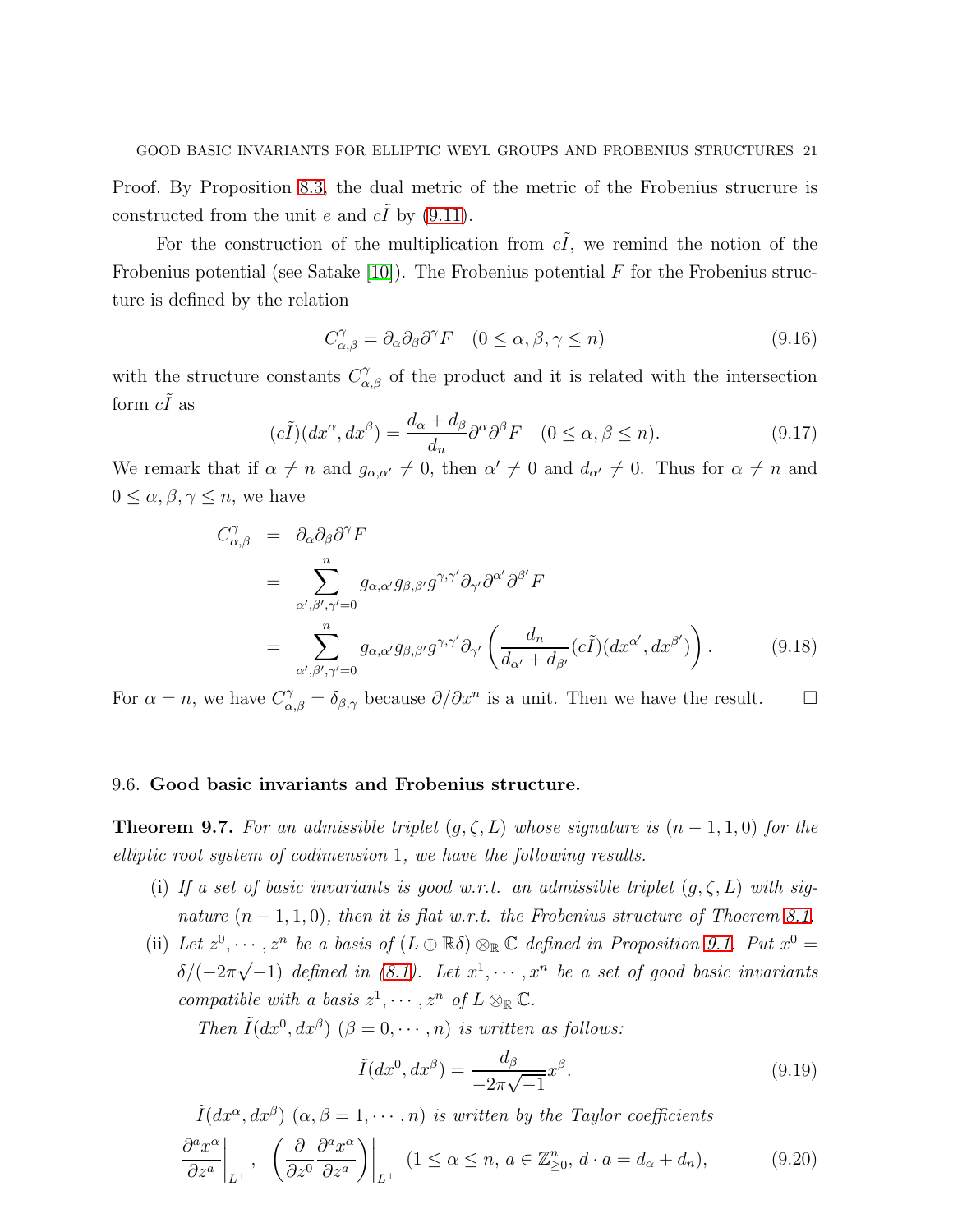as follows:

<span id="page-21-0"></span>
$$
\tilde{I}(dx^{\alpha}, dx^{\beta}) = \delta_{\alpha+\beta,n} \frac{d_n}{-2\pi\sqrt{-1}} x^n + \sum_{\substack{b=(b_1,\cdots,b_n),\\b_n=0,\\d^b=d_{\alpha}+d_{\beta}}} \frac{1}{b!} \left[ \frac{\partial^b}{\partial z^b} \left( \frac{\partial x^{\alpha}}{\partial z^{\beta*}} + \frac{\partial x^{\beta}}{\partial z^{\alpha*}} \right) \right] \Big|_{L^{\perp}} x^b.
$$
\n(9.21)

Here we used the notation  $\alpha * = n - \alpha$   $(0 \le \alpha \le n)$ . We remark that by [\(9.1\)](#page-16-0), the 3 conditions

$$
d \cdot b = d_{\alpha} + d_{\beta},\tag{9.22}
$$

$$
d \cdot b + d_{\beta*} = d_{\alpha} + d_n,\tag{9.23}
$$

$$
d \cdot b + d_{\alpha*} = d_{\beta} + d_n \tag{9.24}
$$

for  $0 \leq \alpha, \beta \leq n$ ,  $b \in \mathbb{Z}_{\geq 0}^n$  are equivalent.

(iii) Let  $x^0, x^1, \dots, x^n$  be the same as in (ii). We have the unique Frobenius structure with unit  $e = \frac{\partial}{\partial x^n}$  and the intersection form  $\frac{-2\pi\sqrt{-1}}{d_n}\tilde{I}$ .

Then the metric g and the structure constants of the multiplication  $C^{\gamma}_{\alpha,\beta}$  (0  $\leq$  $\alpha, \beta, \gamma \leq n$ ) are

<span id="page-21-1"></span>
$$
g(\partial_{\alpha}, \partial_{\beta}) = \delta_{\alpha+\beta,n} \quad (0 \le \alpha, \beta \le n)
$$
\n(9.25)

$$
C_{\alpha,\beta}^{\gamma} = \begin{cases} \frac{\partial}{\partial x^{\gamma*}} \left( \frac{d_n}{d_{\alpha*} + d_{\beta*}} \left( \frac{-2\pi\sqrt{-1}}{d_n} \tilde{I} \right) \left( dx^{\alpha*}, dx^{\beta*} \right) \right) & (\alpha \neq n) \\ \delta_{\beta,\gamma} & (\alpha = n) \end{cases}
$$
(9.26)

which are all written by the Taylor coefficients [\(9.20\)](#page-20-0) using [\(9.21\)](#page-21-0). Here we used the notation

$$
\partial_{\alpha} = \frac{\partial}{\partial x^{\alpha}} \quad (0 \le \alpha \le n), \tag{9.27}
$$

$$
\partial^{\alpha} = \sum_{\alpha'=0}^{n} g(g^*(dx^{\alpha}), g^*(dx^{\alpha'})) \partial_{\alpha'} \quad (0 \le \alpha, \beta \le n). \tag{9.28}
$$

(iv)  $\tilde{I}$  gives a C-bilinear metric on  $\text{Specan}(F(H)[L]) = \text{Specan}(F(H)[z^0, \dots, z^n]$  and g gives a C-bilinear metric on  $\text{Specan} S^W = \text{Specan} F(H)[x^1, \dots, x^n]$ . Then  $\psi[g,\zeta,L]:S^W\simeq F(H)[L]$  gives the isometry w.r.t. these metrics.

Proof. For [\(9.19\)](#page-20-1), it is obtained by [\(8.6\)](#page-14-2). We shall prove [\(9.21\)](#page-21-0) in Proposition [10.1.](#page-22-0) We prove (iii). For  $x^0, x^1, \dots, x^n$  in (ii), they satisfy the condition of Proposition [9.3](#page-17-2) by Corollary [9.4.](#page-18-0) Then we have the unique Frobenius structure with unit  $e = \frac{\partial}{\partial x^n}$  and the intersection form  $\frac{-2\pi\sqrt{-1}}{d_n}\tilde{I}$ . The other parts are also direct consequences of Proposition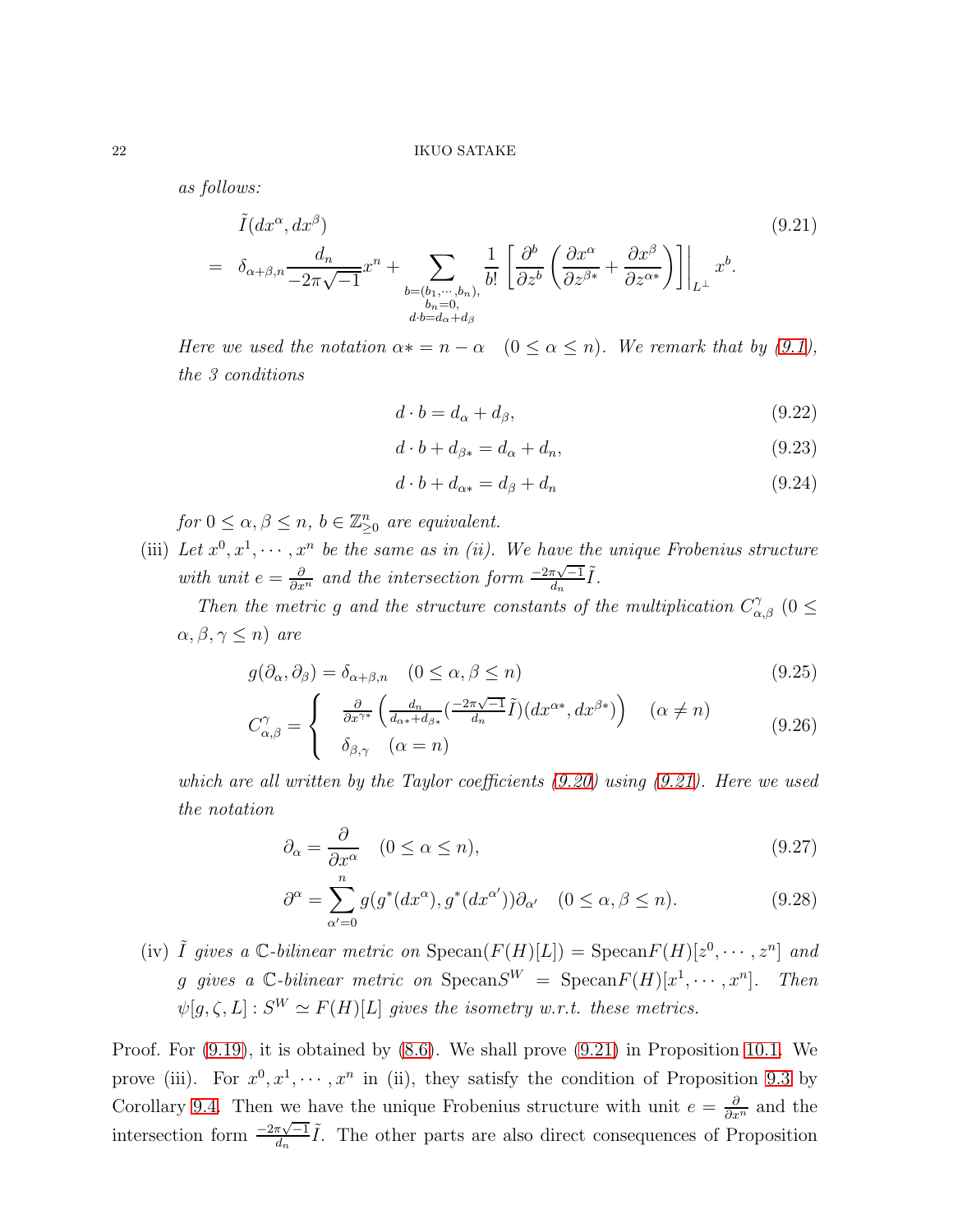[9.6.](#page-19-1) (i) is a direct consequence of (iii). (iv) is a direct consequence of [\(9.2\)](#page-16-3), [\(9.25\)](#page-21-1) and  $\psi[g,\zeta,L](x^{\alpha}) = z^{\alpha}$  for  $1 \leq \alpha \leq n$ .

Remark 9.8. We could easily check that [\(9.21\)](#page-21-0) is correct for  $\alpha = 0$  or  $\beta = 0$  cases and they coincide with [\(9.19\)](#page-20-1).

#### 10. Intersection form

Here we show the following Proposition which is used in a proof of Theorem [9.7.](#page-20-2)

<span id="page-22-0"></span>**Proposition 10.1.** Let  $z^0, \dots, z^n$  and  $x^0, \dots, x^n$  be the same as Theorem [9.7](#page-20-2) (ii). For  $1 \leq \alpha, \beta \leq n$ , we have

$$
\tilde{I}(dx^{\alpha}, dx^{\beta}) = \delta_{\alpha+\beta,n} \frac{d_n}{-2\pi\sqrt{-1}} x^n + \sum_{\substack{b=(b_1,\cdots,b_n)\in\mathbb{Z}_{\geq 0}^n,\\b_n=0,\\d\cdot b=d_{\alpha}+d_{\beta}}} \frac{1}{b!} \left[ \frac{\partial^b}{\partial z^b} \left( \frac{\partial x^{\alpha}}{\partial z^{n-\beta}} + \frac{\partial x^{\beta}}{\partial z^{n-\alpha}} \right) \right] \Big|_{L^{\perp}} x^b. (10.1)
$$

Proof. By Corollary [9.4](#page-18-0) and Proposition [9.3,](#page-17-2)  $(\partial/\partial x^n)^2 \tilde{I}(dx^n, dx^n) = 0$ . Then for  $1 \le \alpha, \beta \le n$ ,  $ilde{I}(dx^{\alpha}, dx^{\beta}) \in S_{d_{\alpha}+d_{\beta}}^{W}$  is represented as

<span id="page-22-1"></span>
$$
\tilde{I}(dx^{\alpha}, dx^{\beta}) = \sum_{\substack{a=(a_1,\cdots,a_n)\in\mathbb{Z}_{\geq 0}^n,\\a_n=0,\\d\cdot a=d_{\alpha}+d_{\beta}-d_n}} A_{a}^{\alpha,\beta} x^a x^n + \sum_{\substack{b=(b_1,\cdots,b_n)\in\mathbb{Z}_{\geq 0}^n,\\b_n=0,\\d\cdot b=d_{\alpha}+d_{\beta}}} B_{b}^{\alpha,\beta} x^b
$$
\n(10.2)

for  $A_{a}^{\alpha,\beta}, B_{b}^{\alpha,\beta} \in F(H)$ .

Step 1. We consider the coefficients  $A_{a}^{\alpha,\beta}$  for the cases  $d_{\alpha} + d_{\beta} \leq d_n$ . Then the multi-index  $a \in \mathbb{Z}_{\geq 0}^n$  satisfying  $d \cdot a = d_\alpha + d_\beta - d_n \leq 0$  is only  $a = (0, \dots, 0) \in \mathbb{Z}_{\geq 0}^n$ . Thus we have

$$
A_{a}^{\alpha,\beta} = 0 \text{ if } d_{\alpha} + d_{\beta} < d_n \text{ or } a \neq 0. \tag{10.3}
$$

Step 2. We evaluate  $(10.2)$  at  $L^{\perp}$ . We have

(RHS of (10.2))
$$
|_{L^{\perp}} = \begin{cases} A_0^{\alpha,\beta} x^n |_{L^{\perp}} & \text{if } d_{\alpha} + d_{\beta} = d_n \\ 0 & \text{if } d_{\alpha} + d_{\beta} \neq d_n \end{cases}
$$
(10.4)

because  $(A^{\alpha,\beta}_{a}x^{a}x^{n})|_{L^{\perp}}=0$  if  $a\neq 0$  and  $(B^{\alpha,\beta}_{b})$  $\int_b^{\alpha,\beta} x^b$ | $L^{\perp} = 0$  by  $x^{\alpha}|_{L^{\perp}} = 0$   $(1 \leq \alpha \leq n-1)$ which is shown at  $(3.8)$ .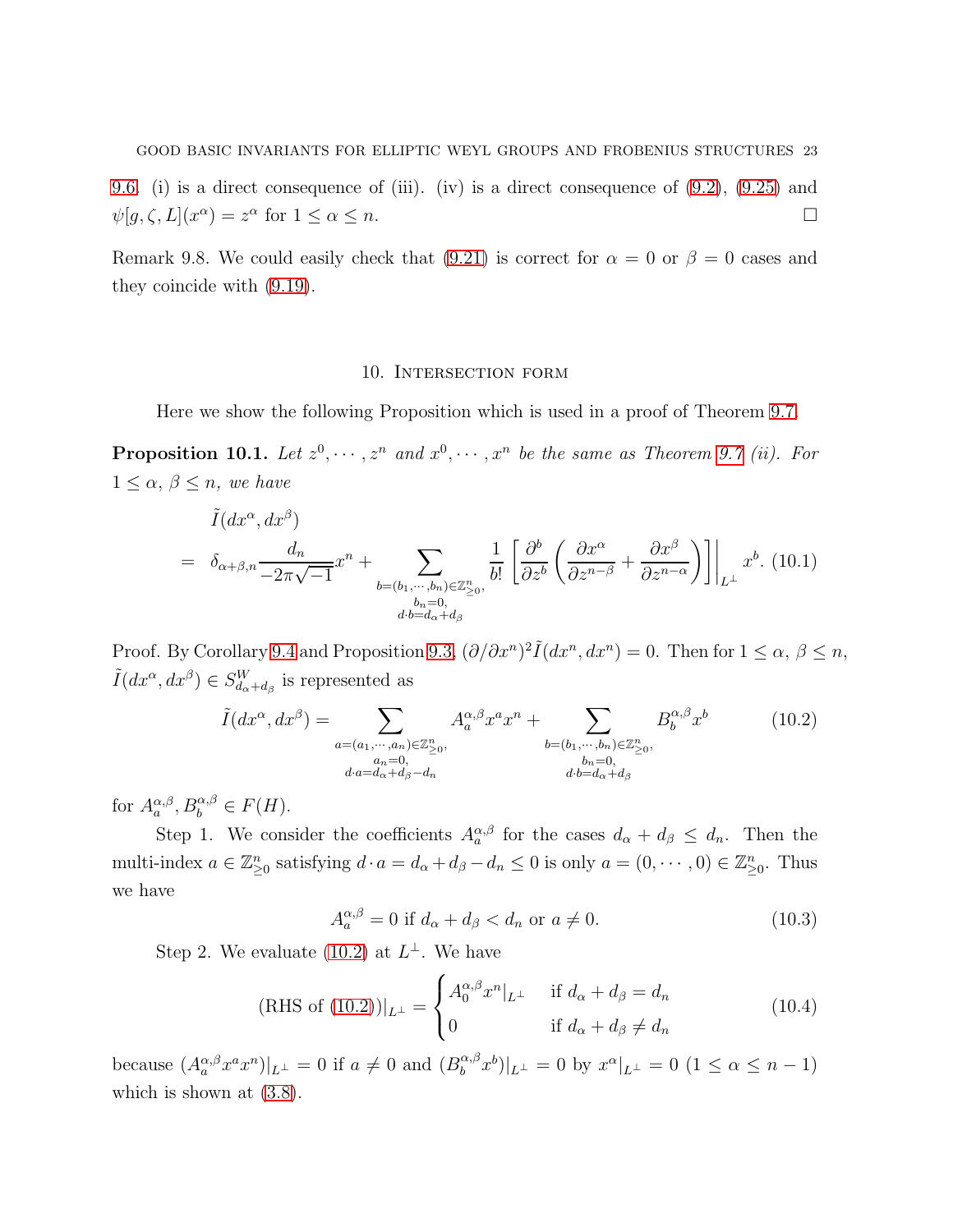Step 3. We have

$$
\begin{aligned} \text{(LHS of (10.2))} &|_{L^{\perp}} &= \sum_{\gamma_1, \gamma_2=0}^{n} \left. \frac{\partial x^{\alpha}}{\partial z^{\gamma_1}} \right|_{L^{\perp}} \left. \frac{\partial x^{\beta}}{\partial z^{\gamma_2}} \right|_{L^{\perp}} \tilde{I}(z^{\gamma_1}, z^{\gamma_2}) \\ &= \sum_{\gamma_1, \gamma_2=0}^{n} \delta_{\alpha, \gamma_1} \delta_{\beta, \gamma_2} \delta_{\gamma_1 + \gamma_2, n} \end{aligned} \tag{10.5}
$$

$$
= \delta_{\alpha+\beta,n}.\tag{10.6}
$$

Step 4. For the cases  $d_{\alpha} + d_{\beta} > d_n$ , take the multi-index  $c = (c_1, \dots, c_n) \in \mathbb{Z}_{\geq 0}^n$  such that  $c_n = 0$ ,  $d \cdot c = d_\alpha + d_\beta - d_n$ . We have  $d \cdot c > 0$ . We show

<span id="page-23-2"></span>
$$
\left[\frac{1}{c!} \frac{\partial^c}{\partial z^c} (\text{ RHS of (10.2)})\right]\Big|_{L^\perp} = A_c^{\alpha,\beta} x^n|_{L^\perp}.
$$
 (10.7)

For  $A_a^{\alpha,\beta} x^a x^n$  with  $a = (a_1, \dots, a_n) \in \mathbb{Z}_{\geq 0}^n$ ,  $a_n = 0$ ,  $d \cdot a = d_\alpha + d_\beta - d_n$ ,

<span id="page-23-1"></span>
$$
\left. \frac{1}{c!} \frac{\partial^c (A_a^{\alpha,\beta} x^a x^n)}{\partial z^c} \right|_{L^\perp}
$$
\n(10.8)

is a linear combination of

<span id="page-23-0"></span>
$$
A_{a}^{\alpha,\beta} \left. \frac{\partial^{c'}(x^{a})}{\partial z^{c'}} \right|_{L^{\perp}} \left. \frac{\partial^{c''}(x^{n})}{\partial z^{c''}} \right|_{L^{\perp}} \quad (c', c'' \in \mathbb{Z}_{\geq 0}^{n}) \tag{10.9}
$$

with  $c' + c'' = c$ . If  $c'' \neq 0$ , then  $d \cdot c'' \leq d \cdot c = d_{\alpha} + d_{\beta} - d_n \leq d_n$ . By  $c''_n = 0$ , [\(10.9\)](#page-23-0) must be 0 by  $(5.2)$  and  $(5.3)$ . Then  $(10.8)$  equals

$$
A_a^{\alpha,\beta} \left. \frac{1}{c!} \frac{\partial^c(x^a)}{\partial z^c} \right|_{L^\perp} x^n |_{L^\perp}.\tag{10.10}
$$

Since  $d \cdot a = d \cdot c$  and  $x^a = (x - x|_{L^{\perp}})^a$  by  $a_n = 0$ , we have

$$
A_a^{\alpha,\beta} \left. \frac{1}{c!} \frac{\partial^c(x^a)}{\partial z^c} \right|_{L^\perp} x^n \vert_{L^\perp} = A_a^{\alpha,\beta} \delta_{a,c} x^n \vert_{L^\perp}
$$
 (10.11)

by [\(5.4\)](#page-7-3).

For  $B_h^{\alpha,\beta}$  $b_0^{\alpha,\beta}x^b$  with  $b=(b_1,\dots,b_n)\in\mathbb{Z}_{\geq 0}^n$ ,  $b_n=0$ ,  $d\cdot b=d_\alpha+d_\beta$ , we have

$$
\frac{1}{c!} \frac{\partial^c (B_b^{\alpha,\beta} x^b)}{\partial z^c} \bigg|_{L^\perp} = 0 \tag{10.12}
$$

by  $d \cdot c < d \cdot b$  and  $(5.2)$ .

Then we have the equation [\(10.7\)](#page-23-2).

Step 5. For the cases  $d_{\alpha} + d_{\beta} > d_n$ , take the multi-index  $c = (c_1, \dots, c_n) \in \mathbb{Z}_{\geq 0}^n$  such that  $c_n = 0$ ,  $d \cdot c = d_\alpha + d_\beta - d_n$ . We have  $d \cdot c > 0$ . We show

<span id="page-23-3"></span>
$$
\left[\frac{1}{c!} \frac{\partial^c}{\partial z^c} (\text{ LHS of (10.2)})\right]\Big|_{L^\perp} = 0. \tag{10.13}
$$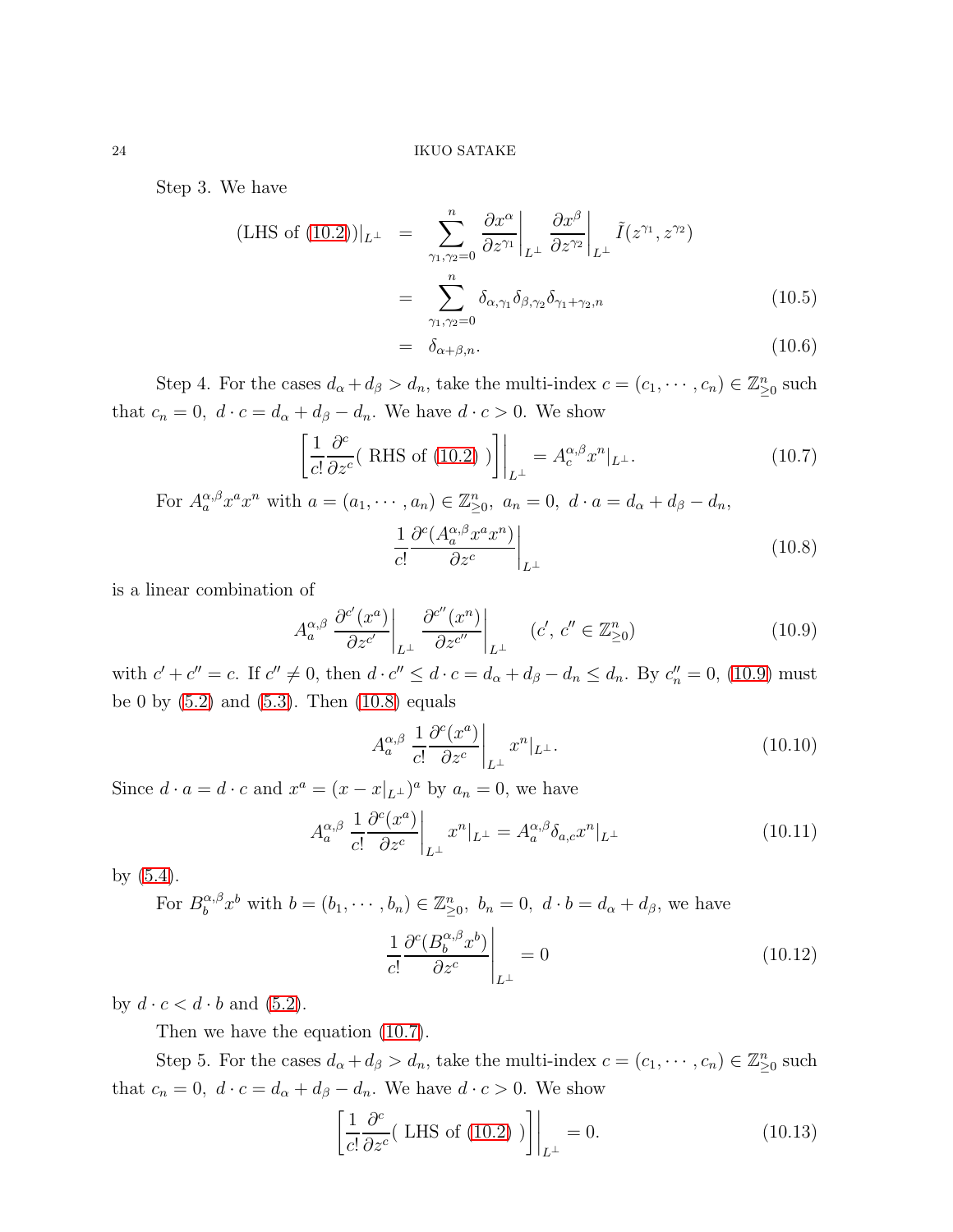#### GOOD BASIC INVARIANTS FOR ELLIPTIC WEYL GROUPS AND FROBENIUS STRUCTURES 25

The LHS of [\(10.13\)](#page-23-3) is a linear combination of the product:

$$
\left[\frac{\partial^{c'}}{\partial z^{c'}}\frac{\partial x^{\alpha}}{\partial z^{\gamma_1}}\right]\Big|_{L^{\perp}} \left[\frac{\partial^{c''}}{\partial z^{c''}}\frac{\partial x^{\beta}}{\partial z^{\gamma_2}}\right]\Big|_{L^{\perp}} \tilde{I}(z^{\gamma_1}, z^{\gamma_2}) \quad (c', c'' \in \mathbb{Z}_{\geq 0}^n) \tag{10.14}
$$

with  $c' + c'' = c$ . We assume that it is non-zero. Then there exists non-negative integers  $n_1, n_2$  such that

$$
d \cdot c' + d_{\gamma_1} = d_{\alpha} + n_1 d_n, \quad d \cdot c'' + d_{\gamma_2} = d_{\beta} + n_2 d_n \tag{10.15}
$$

by [\(5.2\)](#page-7-1). We also have

$$
d_{\gamma_1} + d_{\gamma_2} = d_n \tag{10.16}
$$

by [\(9.2\)](#page-16-3). Combining these equalities, we have  $n_1 + n_2 = 0$ . Then we have  $n_1 = n_2 = 0$ . By the condition

$$
\left[\frac{\partial^{c'}}{\partial z^{c'}} \frac{\partial x^{\alpha}}{\partial z^{\gamma_1}}\right]\Big|_{L^{\perp}} \neq 0 \text{ for } d \cdot c' + d_{\gamma_1} = d_{\alpha},\tag{10.17}
$$

 $\gamma_1 \neq 0$  by [\(5.5\)](#page-7-4). Then  $\gamma_1$  must be  $\alpha$  by the condition [\(5.3\)](#page-7-2). Then  $c' = 0$ . Also we have  $c'' = 0$ . These contradict to  $c' + c'' = c \neq 0$ . Therefore we have the equation [\(10.13\)](#page-23-3).

Step 6. For  $1 \leq \alpha, \beta \leq n, c \in \mathbb{Z}_{\geq 0}^n$ , we obtain

$$
A_c^{\alpha,\beta} = \begin{cases} \delta_{\alpha+\beta,n} \frac{d_n}{-2\pi\sqrt{-1}} & \text{if } d_{\alpha} + d_{\beta} = d_n, c = 0\\ 0 & \text{otherwise} \end{cases}
$$
(10.18)

by the discussions Step 1 to Step 5. Here we used  $x^n|_{L^{\perp}} = \frac{-2\pi\sqrt{-1}}{d_n}$  by [\(9.8\)](#page-18-1).

Step 7. For the multi-index  $c \in \mathbb{Z}_{\geq 0}^n$  with  $c_n = 0, d \cdot c = d_\alpha + d_\beta$ , we show

<span id="page-24-1"></span>
$$
\left[\frac{1}{(c)!} \frac{\partial^c}{\partial z^c} (\text{ RHS of (10.2)})\right]\Big|_{L^\perp} = B_c^{\alpha,\beta}.
$$
 (10.19)

For  $A_a^{\alpha,\beta} x^a x^n$  with  $a = (a_1, \dots, a_n) \in \mathbb{Z}_{\geq 0}^n$ ,  $a_n = 0$ ,  $d \cdot a = d_\alpha + d_\beta - d_n$ , we show

<span id="page-24-0"></span>
$$
\frac{1}{c!} \frac{\partial^c (A_a^{\alpha,\beta} x^a x^n)}{\partial z^c} \bigg|_{L^\perp} = 0. \tag{10.20}
$$

If  $\alpha + \beta \neq n$ , then we have [\(10.20\)](#page-24-0) by  $A_c^{\alpha,\beta} = 0$ . If  $\alpha + \beta = n$ , then  $d_{\alpha} + d_{\beta} = d_n$ ,  $a = 0$ and  $d \cdot c = d_n$ . Then by  $c_n = 0$  and [\(5.3\)](#page-7-2), we have [\(10.20\)](#page-24-0).

For  $B_b^{\alpha,\beta}$  $b_0^{\alpha,\beta}x^b$  with  $b=(b_1,\dots,b_n)\in\mathbb{Z}_{\geq 0}^n$ ,  $b_n=0$ ,  $d\cdot b=d_\alpha+d_\beta$ , we have

$$
\frac{1}{(c)!} \frac{\partial^c (B_b^{\alpha,\beta} x^b)}{\partial z^c} \bigg|_{L^\perp} = B_b^{\alpha,\beta} \delta_{c,b} = B_c^{\alpha,\beta} \tag{10.21}
$$

by  $d \cdot c = d \cdot b$  and [\(5.4\)](#page-7-3). Thus we have [\(10.19\)](#page-24-1).

Step 8. For the multi-index  $c \in \mathbb{Z}_{\geq 0}^n$  with  $c_n = 0$ ,  $d \cdot c = d_\alpha + d_\beta$ , we show

<span id="page-24-2"></span>
$$
\left[\frac{1}{c!} \frac{\partial^c}{\partial z^c} (\text{LHS of (10.2)})\right]\Big|_{L^\perp} = \frac{1}{c!} \left[ \left( \frac{\partial^c}{\partial z^c} \frac{\partial x^\alpha}{\partial z^{n-\beta}} \right)\Big|_{L^\perp} + \left( \frac{\partial^c}{\partial z^c} \frac{\partial x^\beta}{\partial z^{n-\alpha}} \right)\Big|_{L^\perp} \right]. \tag{10.22}
$$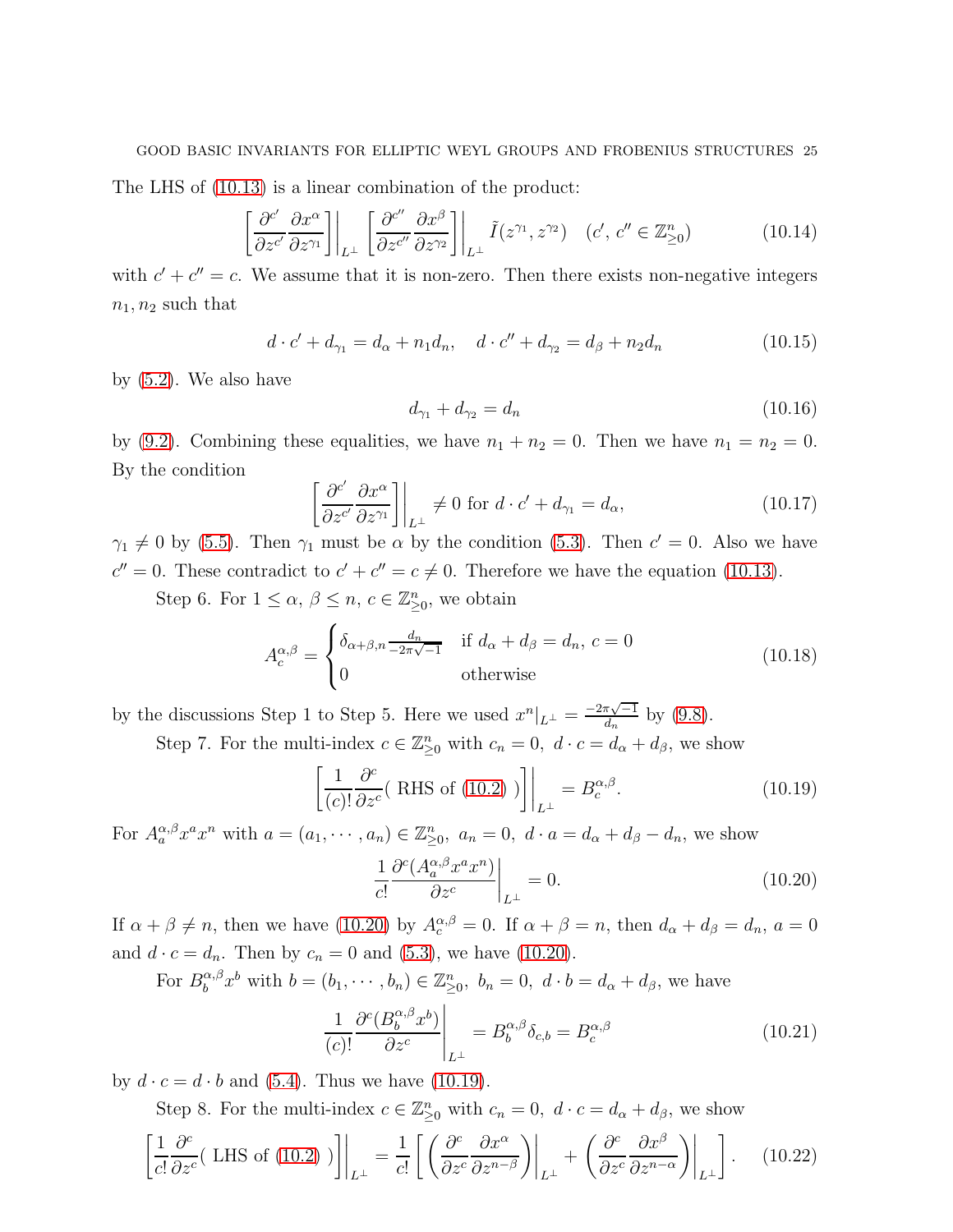For the LHS of [\(10.22\)](#page-24-2), it is a linear combination of the product:

$$
\left[\frac{\partial^{c'}}{\partial z^{c'}}\frac{\partial x^{\alpha}}{\partial z^{\gamma_1}}\right]\Big|_{L^{\perp}} \left[\frac{\partial^{c''}}{\partial z^{c''}}\frac{\partial x^{\beta}}{\partial z^{\gamma_2}}\right]\Big|_{L^{\perp}} \tilde{I}(z^{\gamma_1}, z^{\gamma_2}) \quad (c', c'' \in \mathbb{Z}_{\geq 0}^n) \tag{10.23}
$$

with  $c' + c'' = c$ . We assume that it is non-zero. Then there exists non-negative integers  $n_1, n_2$  such that  $d \cdot c' + d_{\gamma_1} = d_{\alpha} + n_1 d_n$ ,  $d \cdot c'' + d_{\gamma_2} = d_{\beta} + n_2 d_n$  by [\(5.2\)](#page-7-1) and  $d_{\gamma_1} + d_{\gamma_2} = d_n$ by [\(9.2\)](#page-16-3). Combining these equalities, we have  $n_1 + n_2 = 1$ . Then we have  $(n_1, n_2) =$  $(1, 0), (0, 1)$ . For the case  $(n_1, n_2) = (1, 0), d \cdot c'' + d_{\gamma_2} = d_{\beta}$ . By  $(5.5), \gamma_2 \neq 0$ . Then  $\gamma_2$ must be  $\beta$  by the condition [\(5.3\)](#page-7-2). Then  $c'' = 0$ . Then  $c' = c$  and  $\gamma_1 = n - \beta$ . For the case  $(n_1, n_2) = (0, 1)$ , c' must be 0 and  $\gamma_1 = \alpha$ . Then  $c'' = c$  and  $\gamma_2 = n - \alpha$ .

Then we have

$$
c! \times [\text{LHS of (10.22)}]
$$
\n
$$
= \left[ \frac{\partial^c}{\partial z^c} \frac{\partial x^{\alpha}}{\partial z^{n-\beta}} \right] \Big|_{L^{\perp}} \frac{\partial x^{\beta}}{\partial z^{\beta}} \Big|_{L^{\perp}} \tilde{I}(z^{n-\beta}, z^{\beta}) + \frac{\partial x^{\alpha}}{\partial z^{\alpha}} \Big|_{L^{\perp}} \left[ \frac{\partial^c}{\partial z^c} \frac{\partial x^{\beta}}{\partial z^{n-\alpha}} \right] \Big|_{L^{\perp}} \tilde{I}(z^{\alpha}, z^{n-\alpha})
$$
\n
$$
= \left[ \frac{\partial^c}{\partial z^c} \frac{\partial x^{\alpha}}{\partial z^{n-\beta}} \right] \Big|_{L^{\perp}} + \left[ \frac{\partial^c}{\partial z^c} \frac{\partial x^{\beta}}{\partial z^{n-\alpha}} \right] \Big|_{L^{\perp}}.
$$
\n(10.24)

Then we have the equation [\(10.22\)](#page-24-2).

Step 9. By [\(10.19\)](#page-24-1) and [\(10.22\)](#page-24-2), we have

$$
B_c^{\alpha,\beta} = \frac{1}{c!} \left[ \frac{\partial^c}{\partial z^c} \left( \frac{\partial x^{\alpha}}{\partial z^{n-\beta}} + \frac{\partial x^{\beta}}{\partial z^{n-\alpha}} \right) \right] \Big|_{L^{\perp}}.
$$
 (10.25)

 $\Box$ 

#### **REFERENCES**

- <span id="page-25-5"></span><span id="page-25-4"></span>[1] I. N. Bernšteĭn, O. V. Švarcman: *Chevalley's theorem for complex crystallographic Coxeter* groups, Funktsional. Anal. i Prilozhen. 12 (1978) no. 4, 79–80.
- [2] I. N. Bernšteĭn, O. V. Švarcman: *Chevalley's theorem for complex crystallographic Coxeter* groups and affine root systems, Seminar on Supermanifolds 2, edited by Leites, 1986 No.22, Matem. Inst., Stockholoms Univ.
- <span id="page-25-8"></span><span id="page-25-3"></span>[3] C. Hertling: Frobenius manifolds and moduli spaces for singularities, Cambridge Tracts in Math. 151, Cambridge Univ. Press, 2002.
- <span id="page-25-6"></span>[4] V. G. Kac: Infinite dimensional Lie algebra, Cambridge University Press, third edition, 1995.
- <span id="page-25-7"></span>[5] V. G. Kac, D. H. Peterson: Infinite-dimensional Lie algebras, theta functions and modular forms, Adv. in Math. 53 (1984) no. 2, 125–264.
- <span id="page-25-0"></span>[6] E. Looijenga: Root systems and elliptic curves, Invent. Math. 38 (1976/77) no.1, 17-32.
- <span id="page-25-1"></span>[7] K. Saito: Extended affine root system I, Publ. RIMS, Kyoto Univ. 21 (1985) 75-179.
- <span id="page-25-2"></span>[8] K. Saito: Extended affine root system II, Publ. RIMS, Kyoto Univ. 26 (1990) 15-78.
- [9] I. Satake: Frobenius manifolds for elliptic root systems, Osaka J. Math. 47 (2010) 301-330.